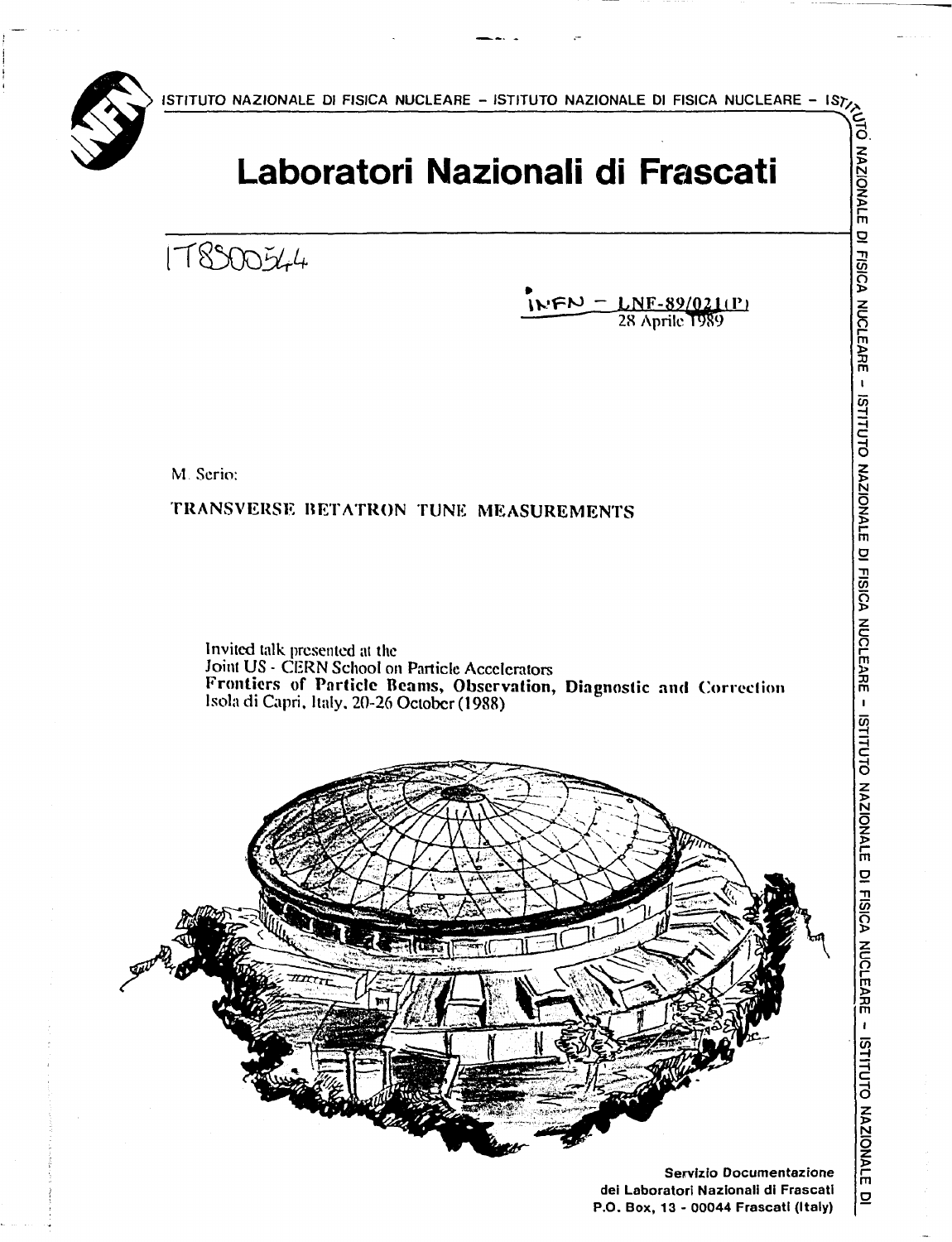# INFN - Laboratori Nazionali di Frascati Servizio Documentazione

## LNF-89/02HP) 28 Aprile 1989

# **TRANSVERSE BETATRON TUNE MEASUREMENTS**

Mario Serio INFN - Laboratori Nazionali di Frascati, C.P. 13 , 00044 Frascati (Roma) - Italy

# TABLE OF CONTENTS

|                    |                                                         | Page           |
|--------------------|---------------------------------------------------------|----------------|
|                    | Introduction                                            | $\mathbf{2}$   |
| 1                  |                                                         | 3              |
| 2.                 | Beam spectra                                            | 6              |
|                    | 2.1                                                     | 6              |
|                    | 2.2<br>Transverse spectra                               | 7              |
|                    | Longitudinal spectra with synchrotron satellites<br>2.3 | 10             |
|                    | Transverse spectra with synchrotron satellites<br>2.4   | 11             |
|                    | $2.5^{\circ}$                                           | 12             |
| 3.                 |                                                         | 14             |
|                    | Beam position monitors<br>3.1                           | 14             |
|                    | Beam size monitors<br>3.2 <sub>1</sub>                  | 1 <sup>o</sup> |
|                    | Transverse kickers<br>3.3 <sub>1</sub>                  | 19             |
| $\boldsymbol{A}$ . | Tune measurements                                       | 21             |
|                    | Time domain<br>4.1                                      | 21             |
|                    | Frequency domain<br>4.2 <sub>1</sub>                    | 23             |
|                    | 4.3 Other methods                                       | 26             |
| 5.                 | Conclusions                                             | 28             |
|                    |                                                         | 29             |
|                    | References                                              | 29             |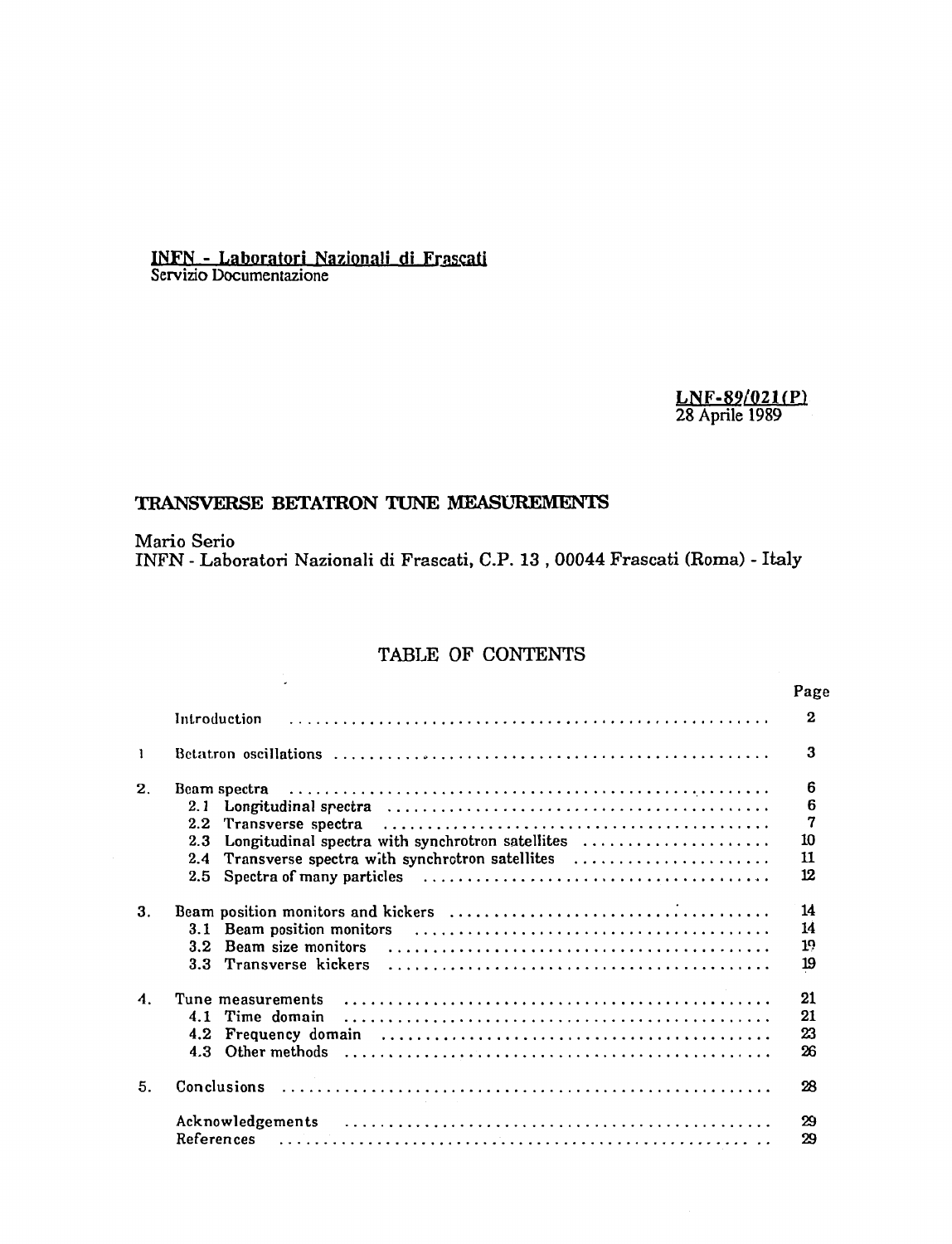#### ABSTRACT

In this paper the concept of the betatron tune and the techniques to measure it are *discussed. The smooth approximation is introduced along with the terminology of betatron oscillations, phase advance and tune. Single particle and beam spectra in the presence of synchro-betatron oscillations are treated with emphasis on the consequences of sampling the beam position. After a general presentation of various kinds of beam position monitors and transverse kickers, the time domain and frequency domain analysis of the beam response to a transverse excitation are discussed and several methods and applications of the tune measurements are listed.* 

## INTRODUCTION

The purpose of this chapter is to introduce the concept of the betatron tune and the techniques to measure it. The subject is vast, and it is not possible to cover here all the subtleties it entails; moreover there are many substantial differences between various machines, related to size, type of particle accelerated and user requirements. Therefore we have chosen to point out general concepts and cite references whereby separate arguments are treated in a more detailed way.

In Section 1, after introducing the concept and the terminology of betatron oscillation, phase advance and tune, we introduce the smooth approximation with an example.

Single particle and beam spectra in the presence of synchro-betatron oscillations and chromaticity are treated in Section 2 with particular emphasis on the consequences of sampling the beam position. The distinction between coherent and incoherent motion and the Schottky noise of the beam is also introduced.

In Section 3 we describe various types of beam position monitors and kickers and illustrate the underlying principle of operation and peculiarities.

In analogy to the study of the response of linear circuits in electronics, the equivalence of time-domain and frequency-domain analysis of beam response is outlined in Section 4, where the concept of Beam Transfer Function and its use is introduced, and other indirect methods are mentioned.

Finally we list several applications and motivations of the tune measurement.

Throughout the text the symbols  $\omega$  and  $\Omega$  denote *angular* frequency [rad\*sec<sup>-1</sup>], the symbol  $f$  denotes frequency [ $sec^{-1}$  ].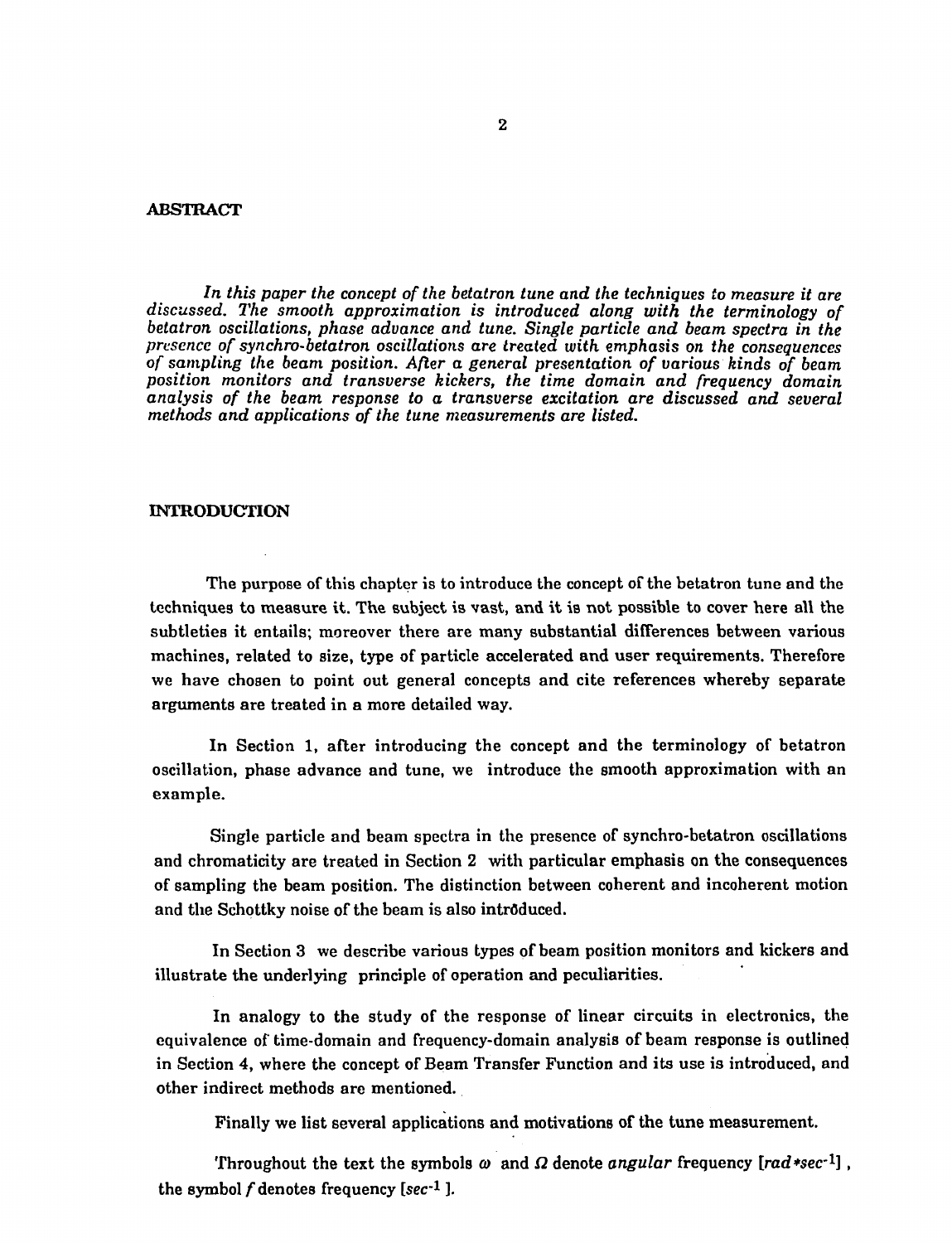#### 1 - BETATRON OSCILLATIONS

To introduce in a consistent way the concept of betatron tune, it is convenient to briefly review the basics of the theory of betatron oscillations. This subject has been treated rigorously and extensively by several authors [1-3] to whom the interested reader is referred.

The ideal closed path followed by a charged particle in a synchrotron or a storage ring is determined by the bending action of the magnets. The value of the magnetic field and the radius of curvature set the nominal value of the momentum.

Quadrupole lenses are arranged and powered in such a way as to provide focusing to particles deviating from the ideal closed orbit, so that the overall motion is stable, oscillating around the ideal orbit. Additional focusing in the horizontal plane can be obtained by suitably shaping the pole-pieces of the bending magnets.

The pseudo-harmonic motion of a particle with no energy error with respect to the nominal value is governed by the Hill's equation

$$
\frac{d^2z}{ds^2} + K(s) z = 0 \quad , \tag{1.1}
$$

where *z* is the generic horizontal or vertical transverse displacement from the design orbit, s is the longitudinal coordinate and  $K(s)$  is a piece-wise constant focusing function satisfying the periodicity condition  $K(s) = K(s + L)$ . L is the machine period, i.e. the total length of the machine or a sub-multiple thereof, according to the machine symmetry.

The solution of the differential equation (1.1) is the *betatron oscillation* 

$$
z(s) = \sqrt{\varepsilon} \sqrt{\beta(s)} \cos[\mu(s) - \phi_0] , \qquad (1.2)
$$

where  $\phi_0$  and, in the absence of damping,  $\varepsilon$  are constants of the motion determined by the initial conditions, and the *betatron function*  $\beta$  (s) is the positive-definite periodic solution of the differential equation (primes denote differentiation with respect to s )

$$
\frac{\beta\beta''}{2}-\frac{(\beta')^2}{4}+K(s)\beta^2=1
$$

The phase advance  $\mu$  (s) is defined as

$$
\mu(s) = \int_0^s \frac{d\sigma}{\beta(\sigma)} \quad . \tag{1.3}
$$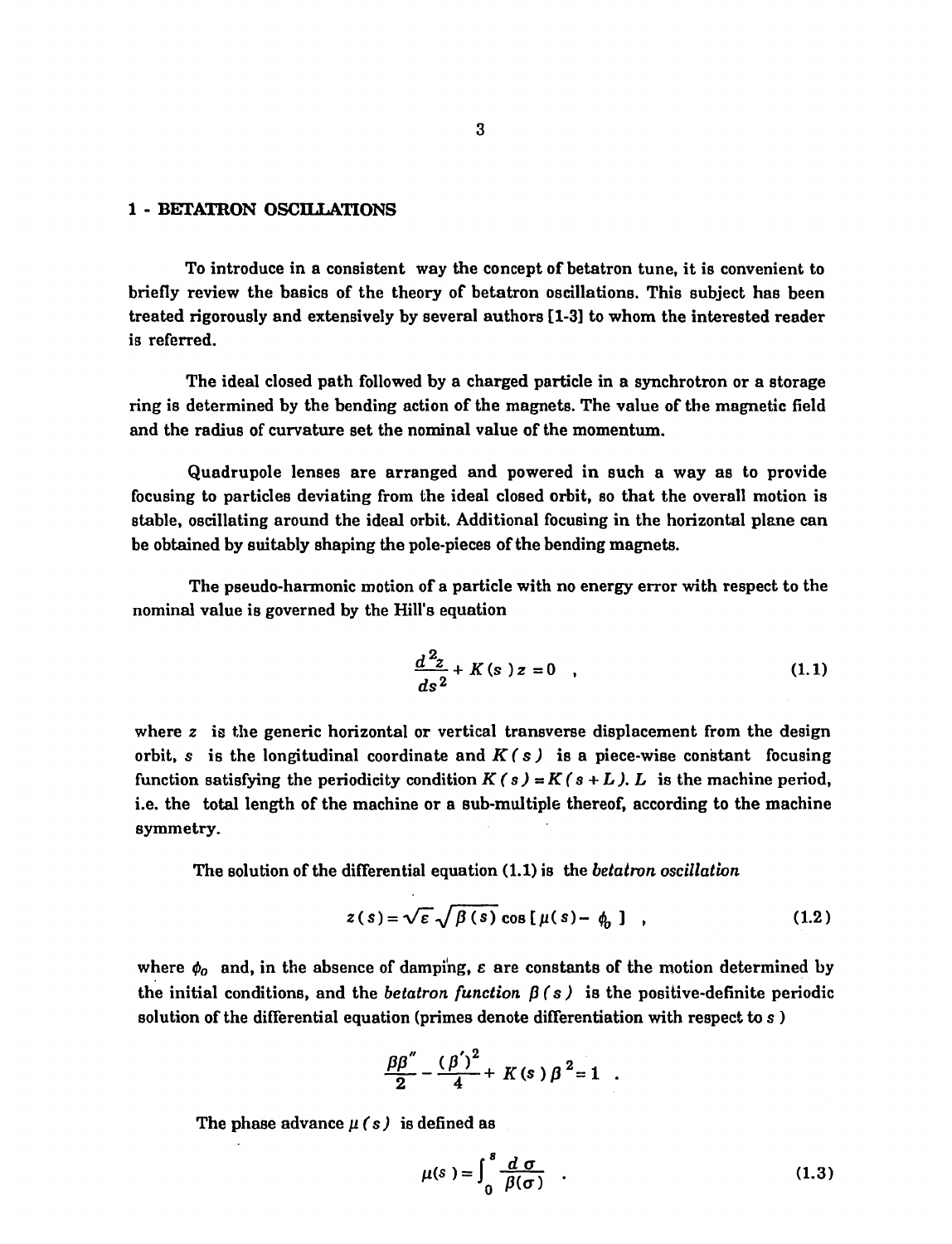The *betatron tune Q* of the machine (often symbolized by v in the American literature) is the subject of this chapter. It is defined as the number of betatron oscillations in going around one machine's revolution. The total phase advance is then

$$
\int_{s}^{s+2\pi R} \frac{d\,\sigma}{\beta(\sigma)} = 2\pi Q \quad , \tag{1.4}
$$

where  $R$  is the average radius of curvature of the machine. For large storage rings the empirical scaling law  $Q \sim \sqrt{R}$  applies [4], with R in units of meters.

In order to avoid resonant growth of the betatron oscillations, excited by unavoidable misalignments and imperfections, the machine lattice is tuned in such a way that  $Q$  is neither an integer nor a simple fraction. More generally, if non-linearities are present in the guide field, the condition

$$
nQ_x + mQ_y = p \qquad (1.5)
$$

where *m, n, p* are integers and  $Q_x$  and  $Q_y$  the horizontal and vertical tunes, is potentially harmful to the stability of betatron motion and is called an *optical resonance*  of order  $\lfloor n \rfloor + \lfloor m \rfloor$ .

Fig. la) shows an example of a typical betatron function in a storage ring with periodicity 12; in Fig. lb) the corresponding phase advance as defined by (1.3) is plotted.

One can see that the phase advances rapidly where the betatron function is low and more slowly in correspondence to higher values of  $\beta$ , but in the average it wiggles about a linear increase.

This behavior of the betatron phase is quite general and leads to the introduction of the *smooth approximation,* whereby the betatron oscillation is approximated with the sinusoidal trajectory of a particle in a continuous, uniform focusing field; the phase advance is written as

$$
\mu_{SA}(s) = \frac{s}{\beta_n} \quad \text{with} \quad \beta_n = \frac{R}{Q}
$$

and the amplitude of the betatron oscillation is

$$
z_{SA}(s) = \sqrt{\varepsilon \, \beta_n} \, \cos \left[ Q \left( \frac{s}{R} \right) - \phi_0 \right] \ .
$$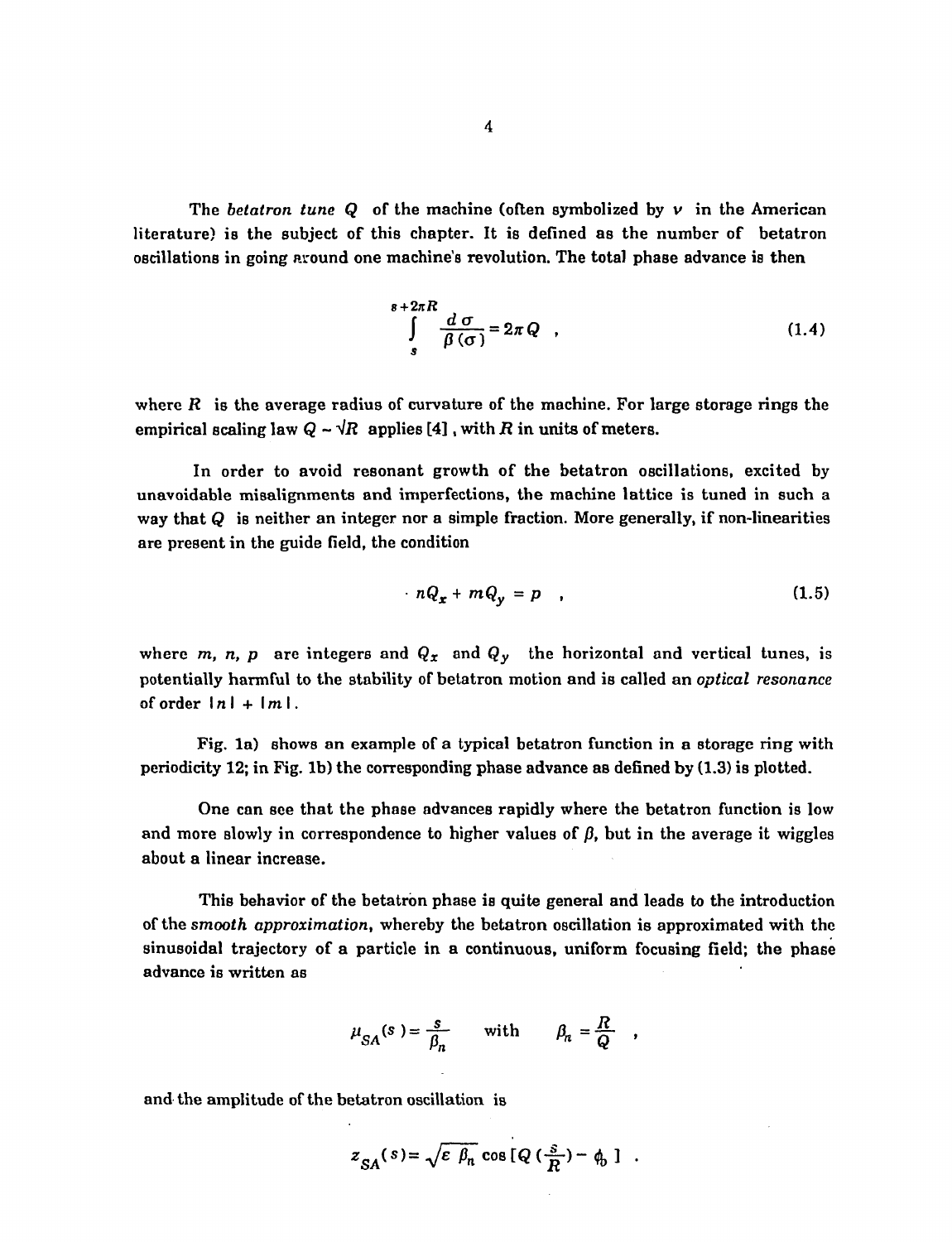The betatron oscillation along with its smooth approximation is shown in Fig. lc). Introducing the angular frequency of revolution  $\omega_0 = v/R$  with v the particle's velocity, *t* time and  $s = vt$ , we can also write, as a function of time

$$
z_{SA}(t) = \sqrt{\varepsilon \beta_n} \cos (Q\omega_0 t - \phi_0) \quad . \tag{1.6}
$$

The *betatron frequency* is the average rate of change of the phase advance and is denoted by  $\omega_{\beta} = Q \omega_{p}$ 



FIG. 1 - *a) Example of horizontal betatron function p(s) in Adone (periodicity 12). The ticks mark the position of focusing and de focusing quadrupoles.* - *b) The betatron phase advance n(s) . - c) Betatron oscillation (solid line) and its smooth approximation (dashed line). - d) Plot of several betatron oscillations with different values of the reference phase*  $\phi$ <sup> $0$ </sup>. The dotted line is the envelope of the betatron oscillations around the machine.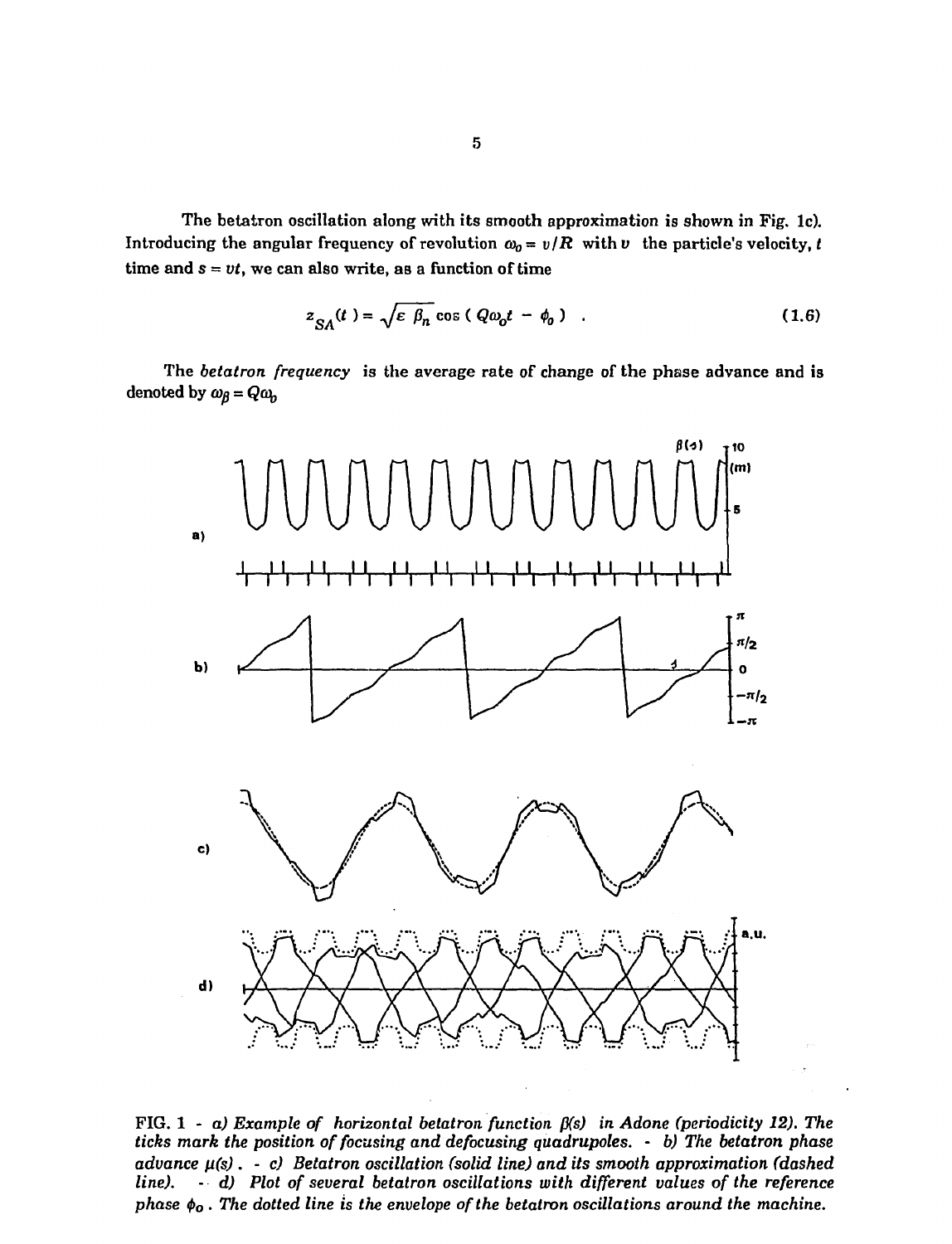## 2 - BEAM SPECTRA

The material presented in this section is mostly drawn from the treatment made by R. Littauerin [5].

#### 2.1 Longitudinal Spectra

A single particle rotating in the central orbit of an accelerator is described by a time-dependent *linear charge density* 

$$
\lambda(t) = \frac{e}{v} \sum_{k=-\infty}^{\infty} \delta(t - kT_o) , \qquad (2.1)
$$

with e the particle's charge,  $T_o$  the revolution time  $T_o = 2\pi R/v$  and  $\delta(t)$  the impulse function. We set for the moment the reference phase to zero. By expressing (2.1) as a Fourier series, we can write

$$
\lambda(t) = \frac{e}{v} \sum_{n = -\infty}^{\infty} \exp(jn\omega_0 t) = \frac{e}{2\pi R} \sum_{n = -\infty}^{\infty} \cos(n\omega_0 t) .
$$
 (2.2)

Note that the spectrum contains infinite positive and negative harmonics of the revolution frequency.

If the velocity is close to that of light, as is the case for relativistic particles, the electric and magnetic field accompanying the particle are confined in a thin pancake perpendicular to the direction of motion, with angular extent  $1/\gamma$ , where  $\gamma$  is the ratio of particle energy to the rest energy, resembling the TEM field distribution in a coaxial line.

A longitudinal pick-up in its most general conception couples to the particle field and delivers an electric signal proportional to the linear charge density, whose harmonic content copies that of (2.2) at least up to frequencies of the order  $\approx \gamma c/b$ , with b the effective radius of the beam pipe and c the speed of light, after which cut-off occurs. The finite pick-up length also contributes to the attenuation of high frequency components of the longitudinal signal; moreover, if instead òf a single particle, we consider a collection of many particles confined in a length  $\approx \sigma$ , the signal spectrum starts to drop at angular frequencies of the order  $\approx c/\sigma$ .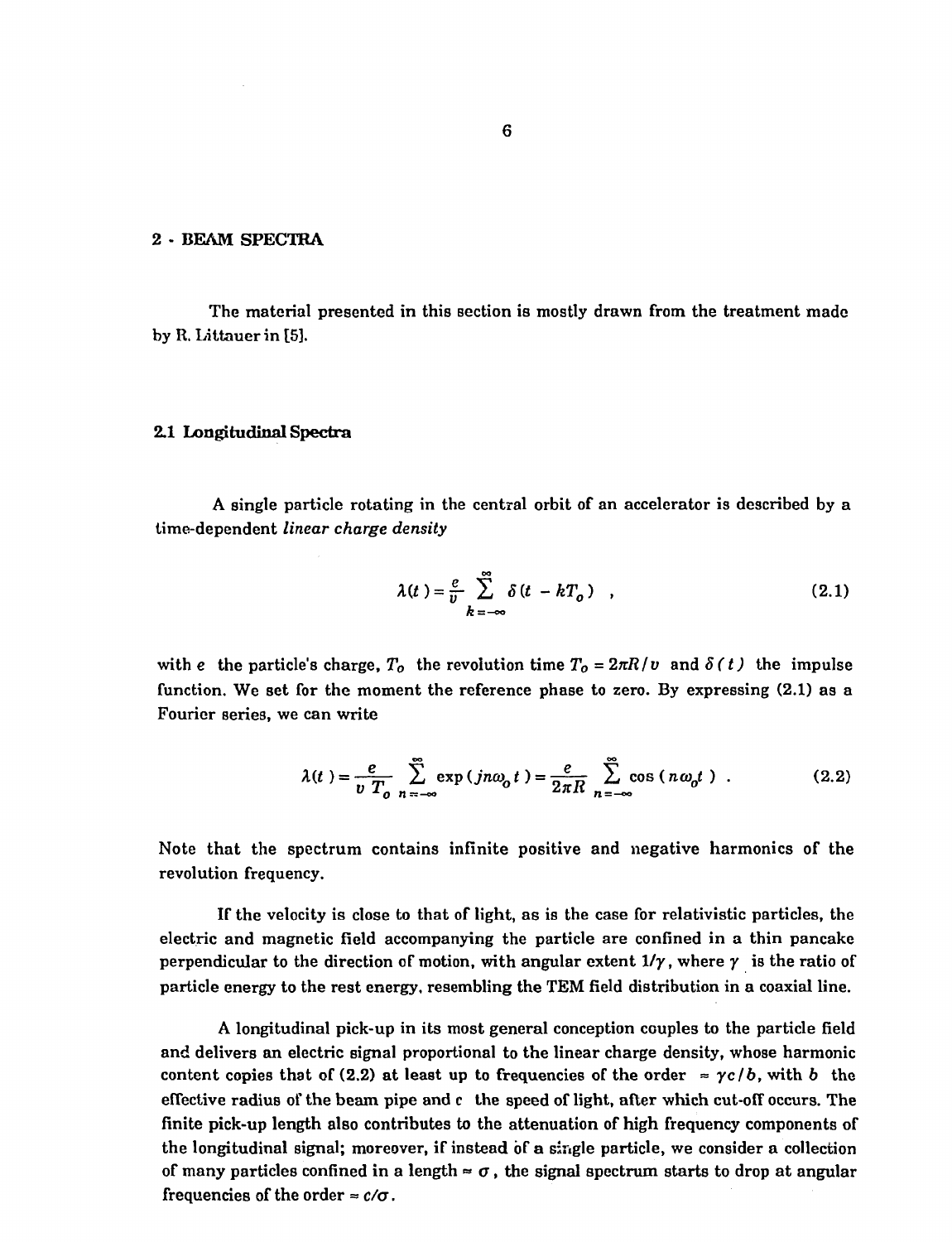## *22* Transverse Spectra

A suitable configuration of pick-up's yields a beam position monitor (BPM), used to measure the transverse position (see Fig. 2).



FIG. 2 - *Schematic drawing of a. Beam Position Monitor, The signals from two strip-line electrodes are wide-band subtracted by means of a hybrid junction to suppress the common-mode signal.* 

A BPM is usually sensitive also to the current intensity so that the measured quantity is the *linear dipole density* 

$$
d = \lambda * z \quad . \tag{2.3}
$$

بدو

Let's write the position  $z$  as the superposition of two terms

$$
z(t) = z_0 + \hat{z} \cos(\omega_\beta t) ,
$$

where  $z_0$  is a stable offset due for example to a closed orbit distortion or to a BPM misalignment and the second term is the oscillatory one, due to the betatron oscillation (see Fig. 2).

The resulting linear dipole density is then

$$
d = z_0 \frac{e}{2\pi R} \sum_{n=-\infty}^{\infty} \cos(n\omega_0 t) + \hat{z} \frac{e}{2\pi R} \sum_{n=-\infty}^{\infty} \cos(n\omega_0 t) \cos(\omega_\beta t) \quad . \tag{2.4}
$$

The first term in (2.4) does not contain information about the betatron motion, but only about the.closed orbit. Unless the closed orbit is of interest, it is usually rejected by electronic means, or by centering the beam or even by centering the BPM itself [6].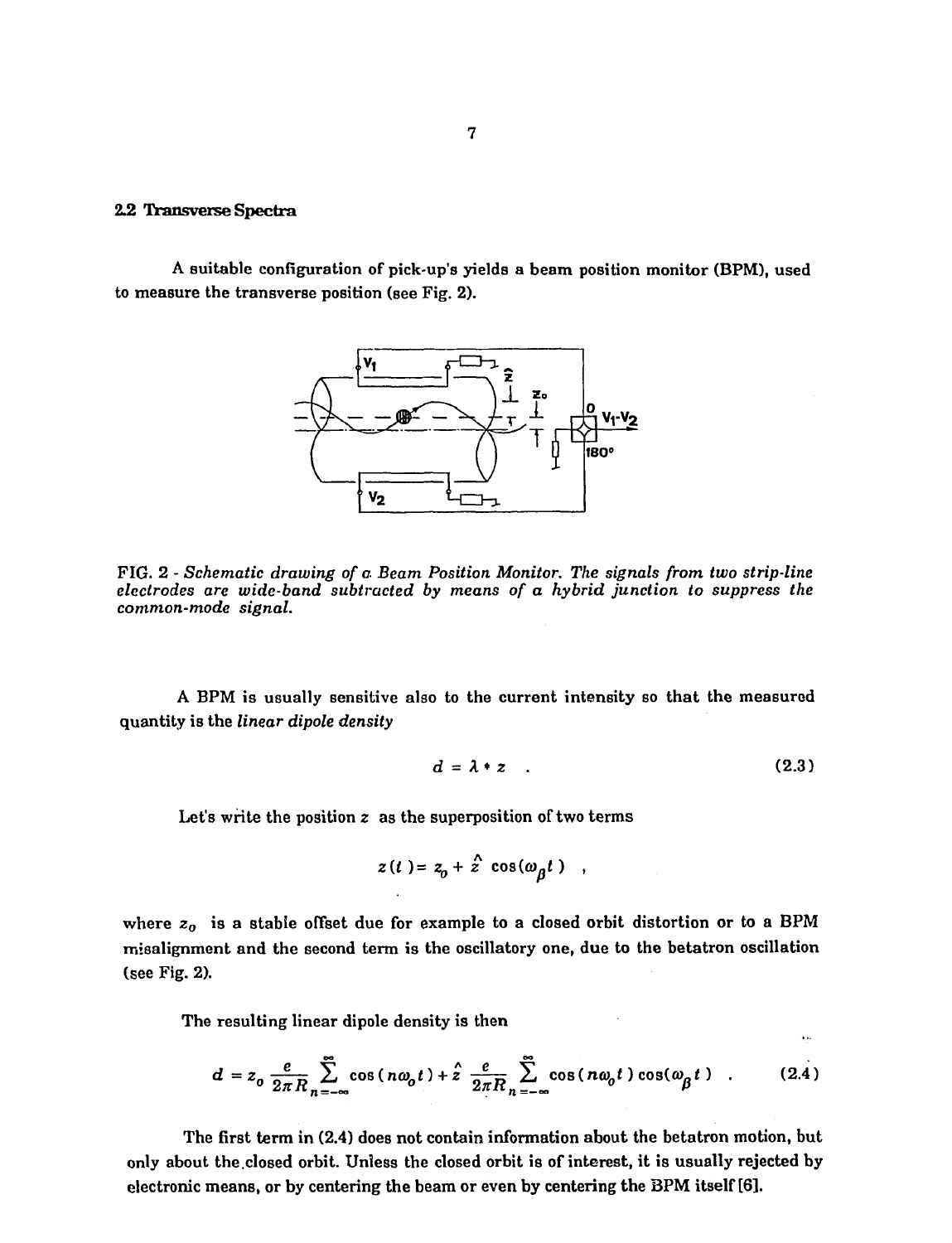Taking into account only the second term in (2.4), the linear dipole density may be written as

$$
d = 2 \frac{e}{2\pi R} \sum_{n=-\infty}^{\infty} \cos\left[(n+Q)\omega_0 t\right] , \qquad (2.5)
$$

showing the appearance of a whole set of side-bands beside the harmonics of the revolution frequency, produced by the non-linear operation (2.3) of sampling the betatron motion at finite intervals of time.

It is interesting to express (2.5) in terms of positive frequencies only, as seen by a conventional spectrum analyzer (remember that angular frequency differ from frequency by the numerical factor  $2\pi$ ). To this purpose we first write  $Q = M + q$ , with M the integer part of *Q* and *q* the fractional part, and obtain

$$
d = 2 \frac{e}{2\pi R} \left\{ \cos(q\omega_0 t) + \sum_{n'=1}^{\infty} \cos[(n' \pm q)\omega_0 t] \right\} , \qquad (2.6)
$$

where the index  $n' = n + M$  has been introduced.

The components of the spectrum  $(2.6)$  with  $+q$  are called *fast waves*. Those with  $-q$  are called *slow waves*. If the value of q is less than 0.5 the fast waves stand at the high-frequency sides of the revolution harmonics and the slow waves at the lowfrequency sides; the opposite is true when  $q$  is greater than  $0.5$ .

Examining (2.6), we see that a whole set of *ghost frequencies* or *aliases* at distance  $\pm q \omega_0$  from the revolution harmonics, plus a low-frequency line near DC at  $q\omega_0$ , not present in the original betatron motion, appear in the BPM spectrum. Each of them fits exactly the particle position at the BPM, as shown in Fig. 3. Therefore the measurement of the betatron spectrum with a spectrum analyzer (actually by any instrument, as long as we use a single BPM) only determines the fractional part *q* of the tune; the information about the integer part of tune is lost.

This ambiguity is a consequence of sampling the betatron oscillation at too low a rate, so that we are not be able to reconstruct the original signal from the information contained in the sampled data.

Indeed, *Shannon's sampling theorem* [7] states that to reconstruct exactly a waveform, we should sample it at a frequency at least double its highest frequency content. In our case we sample at the revolution frequency a wave-form, the betatron oscillation, whose frequency is *Q* times larger than the sampling frequency.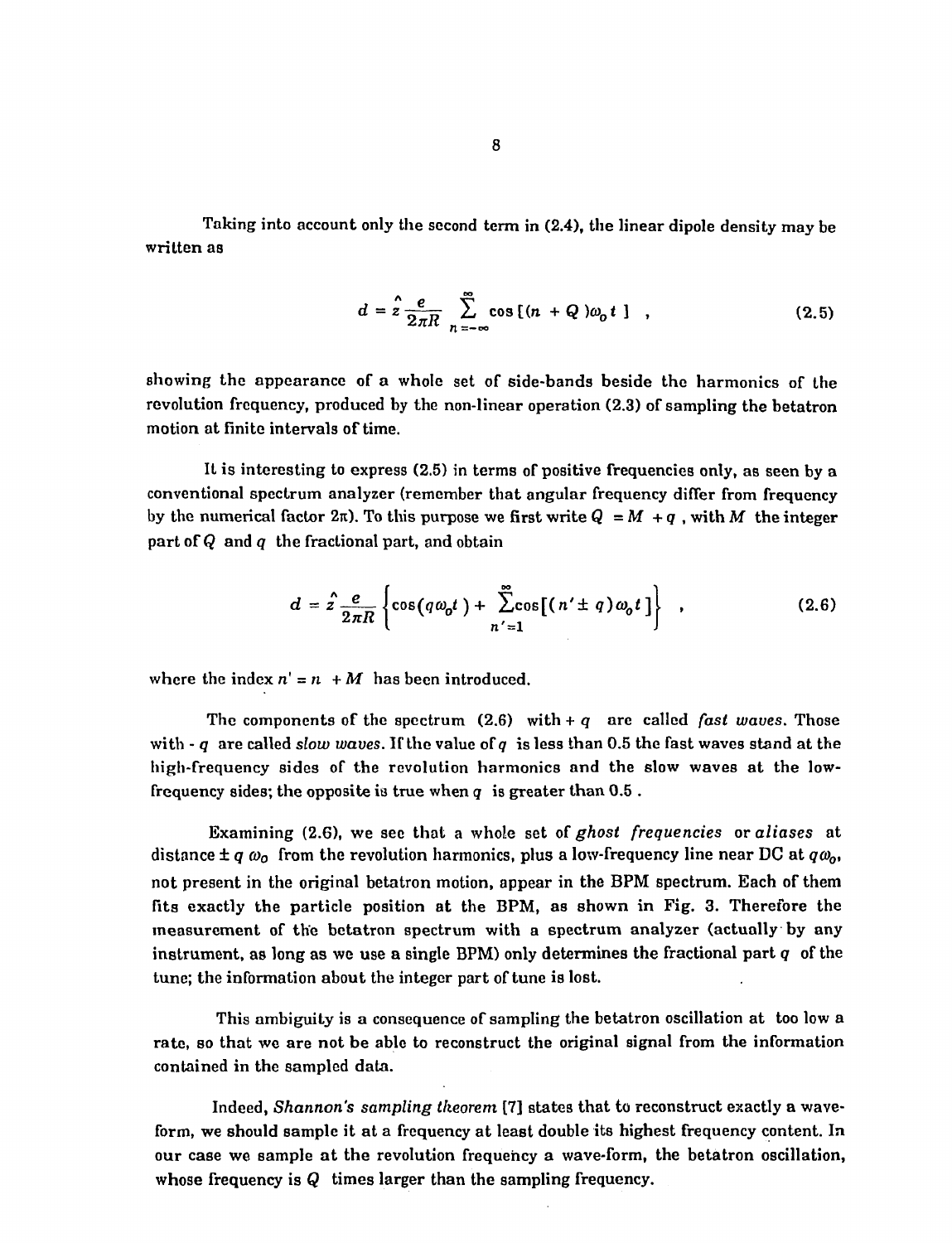If we replace the BPM by a device which kicks the beam transversally at each passage, any frequency appearing in the observed betatron spectrum may be resonantly excited.



PIG. 3 - *a) Betatron motion (exaggerated) of a single particle, traced over 7 successive passages across a BPM. The betatron tune is Q* » *3.2 .* - *b) Heavy dots mark the beam position vs. time. The superposed sinusoidal waveforms are the first few betatron modes fitting the beam position. • c) Spectrum analyzer representation of the waveforms. The dashed lines are the harmonics of revolution frequency, the solid lines labeled F are the fast waves and those labeled S are the slow waves.*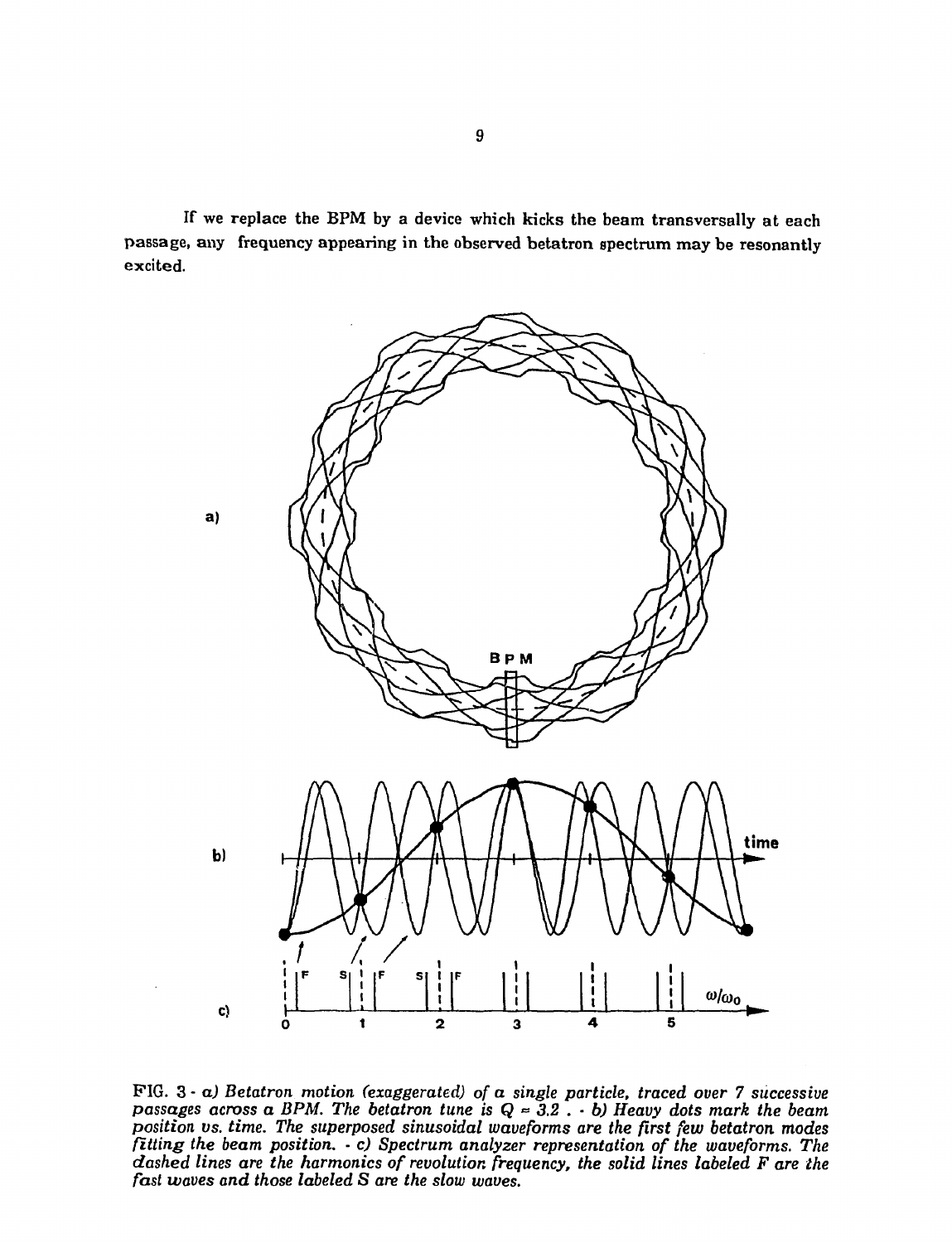#### 23 Longitudinal Spectra-with Synchrotron Satellites

In the presence of the longitudinal focusing produced by an RF accelerating cavity, a particle beam is bunched and the single particle undergoes synchrotron oscillations of the instantaneous energy. The angular frequency of revolution is affected according to

$$
\frac{d\omega}{\omega_o} = -\eta \frac{dp}{P_o} \quad , \tag{2.7}
$$

where  $d\omega$  is the frequency variation,  $dp$  is the instantaneous momentum deviation with respect to the nominal value  $p_0$  and  $\eta$  is defined by

$$
\eta = \left(\frac{1}{\gamma^2} - \frac{1}{\gamma^2}\right) \quad , \tag{2.8}
$$

where  $\gamma_t$  is the *transition energy* at which the increase of velocity corresponding to a momentum increase is compensated by the increase of orbit length, thus leaving the revolution time unaltered. The term  $(1/\gamma_t)^2$  is also called the *momentum compaction factor*  $\alpha_c$ . At ultra-relativistic energies the second term in (2.8) becomes negligible and (2.7) is written

$$
\frac{d\omega}{\omega_o} = -\alpha_c \frac{dp}{p_o} .
$$

The time between successive passages measured at the monitor is now

$$
T_o + \tau = T_0 \left[ 1 + \frac{\tau_s}{T_0} \cos \left( \Omega_s t + \psi \right) \right] \tag{2.9}
$$

where  $\Omega$ <sub>s</sub> is the angular frequency of the synchrotron oscillation,  $\psi$  is a phase constant.  $\tau_s$  is the maximum amplitude of time-modulation and

$$
\left(\frac{\tau_s}{T_o}\right) = -\left(\frac{d\omega}{\omega_o}\right) \approx \frac{d\tau}{dt} \quad . \tag{2.10}
$$

In this case the linear charge density is

$$
\lambda(t) = \frac{e}{v} \sum_{k=-\infty}^{\infty} \delta(t - kT_0 - \tau) ,
$$

and, turning to Fourier series

$$
\lambda(t) = \frac{e}{2\pi R} \sum_{n=-\infty}^{\infty} \sum_{m=-\infty}^{\infty} (-j)^m J_m(n\omega_0 \tau_s) \exp \left[ j(n\omega_0 + m\Omega_s + m\psi) t \right] . \quad (2.11)
$$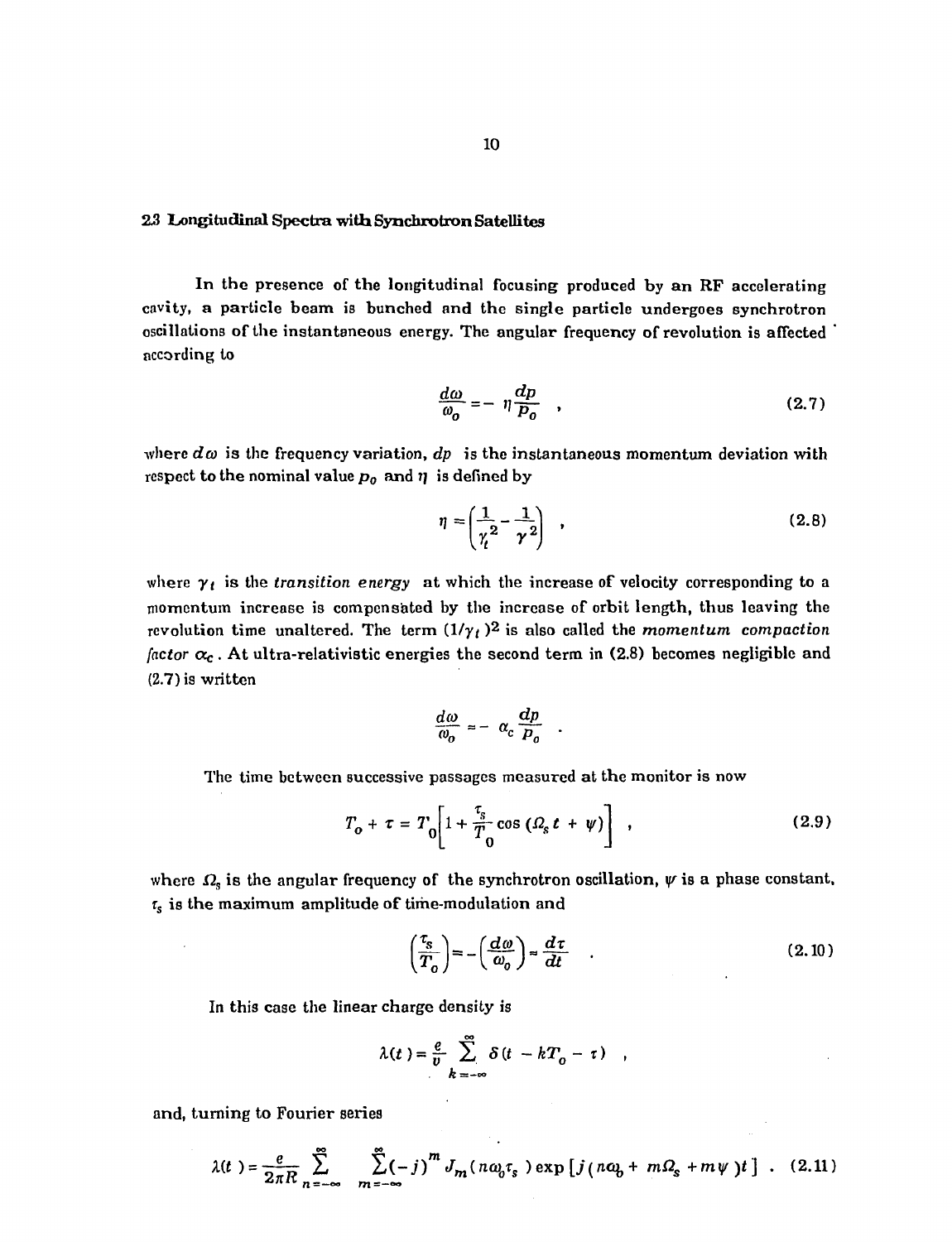Each original line in the spectrum (2.2) has now degenerated into an infinite set of  $satellites$  right and left at  $\pm\varOmega_{\rm s}$  ,  $\pm2$   $\varOmega_{\rm s}$  , ... ,  $\pm m\varOmega_{\rm s}$  with the amplitudes modulated by the Bessel functions of the first kind of order *m, Jm.* 

The argument  $n\omega_o\tau_s$  corresponds to the phase-modulation index used in telecommunications. Although there is a nominally infinite number of sidebands, only a finite number are of appreciable amplitude: namely the coefficients  $J_m$  ( $n\omega_j\tau_s$ ) foll-off rapidly beyond  $m \sim n\omega_o\tau_s$ . The first few Bessel functions are sketched in Fig. 4.



FIG. 4 - Qualitative sketch of the behavior of the Bessel function  $J_m(x)$ .

#### 2.4 Transverse Spectra with Synchrotron Satellites

If we now include the betatron motion, we must also take into account the modulation of the betatron tune due to the energy modulation. In fact the machine lattice focuses differently particles with energy deviating from the nominal value. The *chrornaticity* of a machine is the relative change in tune of a particle with relative momentum deviation *dp* 

$$
\xi = \text{chromaticity} = \frac{dQ}{dp} \cdot \frac{p_o}{Q_o} \quad , \tag{2.12}
$$

where *Qo* is the tune value pertaining to the synchronous particle.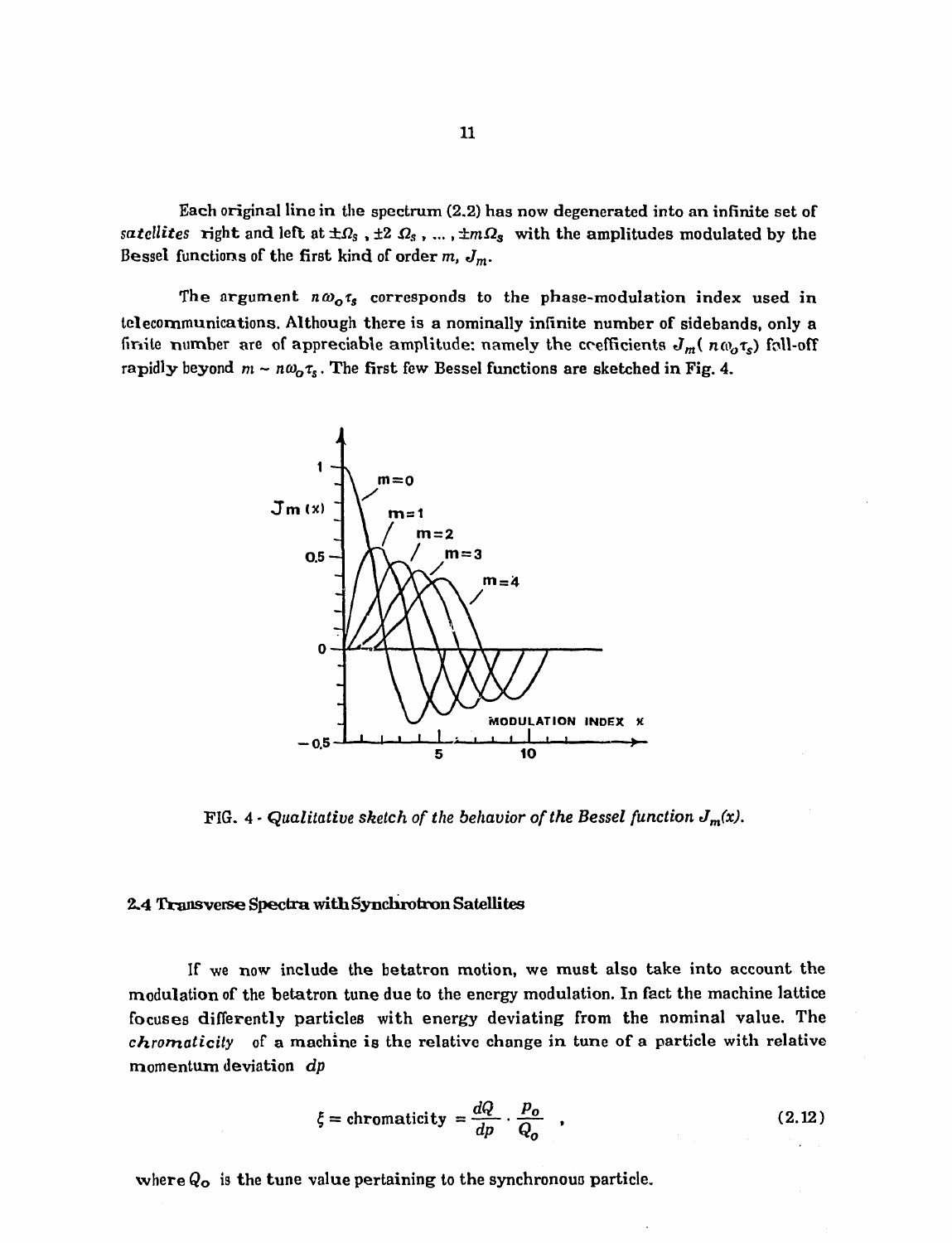The rate of change of the betatron phase in presence of energy oscillations is then, to first order,

$$
\dot{\mu}_{\beta} = \omega_{\beta} = \omega_{0} Q_{o} \left( 1 + \frac{d\omega}{\omega_{o}} + \frac{dQ}{Q_{o}} \right) = \omega_{o} Q_{o} \left[ 1 - \frac{\tau_{s}}{T_{o}} \left( 1 - \frac{\xi}{\eta} \right) \right]
$$
(2.13)

and, taking into account the time dependence (2.9) of the time of passage and its rate of change (2.10), the betatron phase is

$$
\mu_{\beta}(t) = \omega_o Q_o t + (\omega_{\xi} - \omega_o Q_o) \tau_s \cos(\Omega_s t + \psi) \quad , \tag{2.14}
$$

where the *chromatic frequency*  $\omega_{\xi} = (\xi Q_0 / \eta) \omega_0$  has been introduced.

The expression of the linear dipole density *d* is now, taking into account (2.11) and (2.14),

$$
d(t) = \frac{e \hat{z}}{2\pi R} \sum_{n=-\infty}^{\infty} \sum_{m=-\infty}^{\infty} (-j)^m J_m \left\{ \left[ (n+Q)\omega_0 - \omega_{\xi} \right] \tau_s \right\} \exp\left[ j(\omega_{nm}t + m\psi) \right], (2.15)
$$

with the mode frequency  $\omega_{n,m} = (n+Q)\omega_o + m \Omega_s$ .

Here we have again infinite synchrotron satellites around the betatron lines, but, due to the tunc modulation (2.13), the amplitude envelope function is shifted by the chromatic frequency  $\omega_{\xi}$ . Thus, examining with a spectrum analyzer (positive frequencies only) the slow and fast waves near a harmonic of the revolution frequency, the height of synchro-betatron modes above and below may be quite different due to the different argument of the Bessel function coefficient. Namely, around the sides of the  $n$ -th revolution harmonic the amplitude is modulated by

Fast waves

\n
$$
\rightarrow \left| J_m\left\{ \left[ (n+q) \, \omega_0 - \omega_{\xi} \right] \tau_s \right\} \right|
$$
\nSlow waves

\n
$$
\rightarrow \left| J_m\left\{ \left[ (n-q) \, \omega_0 + \omega_{\xi} \right] \tau_s \right\} \right|
$$

## 2.5 Spectra of many Particles

So far we have considered the somewhat idealized case of a single particle. If we turn to the realistic situation of a collection of many particles, several effects have to be considered.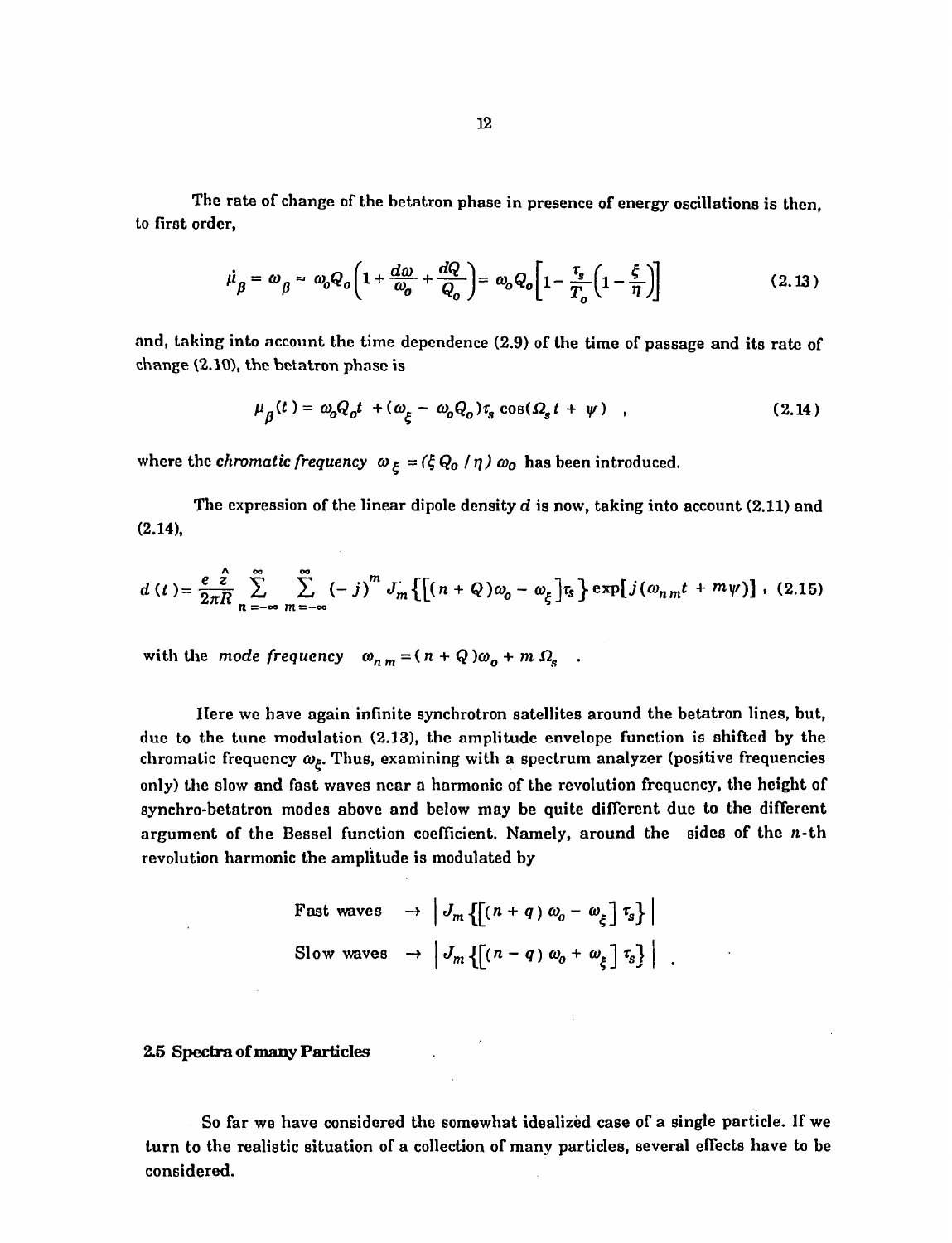First of all, associated with a distribution of momentum spread, there is a spread of revolution frequency and tune, according to (2.7) and (2.13), and the observed spectra (2.2), (2.5), (2.11) and (2.15) are effectively averaged over the entire distribution. In Fig. 5, we show an example of a measured betatron spectrum exhibiting synchrotron satellites.



FIG. 5 - *Example of a base-band betatron spectrum exhibiting synchrotron satellites, measured in Adone. The negative appearance is non-essential.* 

Secondly we must take into account the modification to the static transverse focusing caused by the collective forces of a large number of charged particles within a vacuum chamber, which introduce a driving term in equation (1.1), called the *spacecharge* forcing term. This term and the *wake-field* term affect both the center-of-mass motion and the motion of individual particles within the beam, leading to *coherent* and *incoherent* tune-shift. The subject is thoroughly discussed in Ref. [8]. In addition, when beams are brought to collision, beam-beam forces cause incoherent tune-shift.

A BPM is sensitive to coherent motion and an external kicker excites coherent oscillations, so that the stimulus-response approach to measure the betatron tune only applies to the coherent one. Other indirect methods have been devised to study the incoherent tune-shift and incoherent tune distribution [8-10].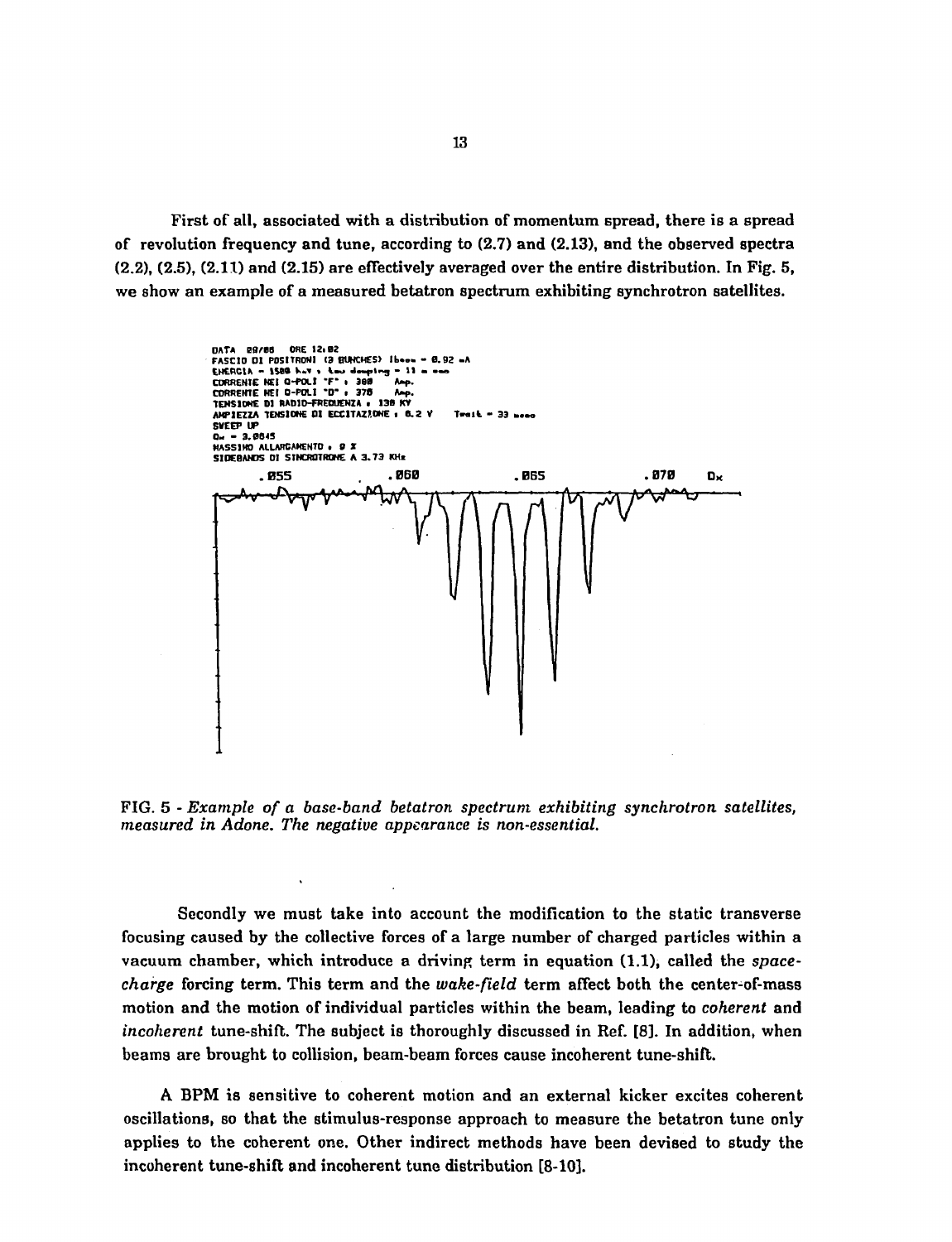In a coasting beam the particles are randomly distributed around the machine and the time average of spectra (2.2) over all the particles is null, except for the DC component (the average current). On the other hand, if we take the rms average of the spectrum over a finite bandwidth in frequency domain around a revolution harmonic, a signal of finite power results from the statistical fluctuations of the large, though finite, number of particles [11-13]. This is called the *Schottky noise signal* and its average power per observation bandwidth is proportional to the number of particles *N* .

The Schottky noise has been first observed in ISR and has been put to welcome use for non-destructive beam diagnostics in proton machines and to very good use for stoche stic cooling of longitudinal and transverse emittance of antiprotoi: beams.

The same principle is used to monitor the incoherent betatron motion, although the signal level is much lower in this case and clever low-noise design in the related electronics is mandatory.

In the case of bunched beams, the transverse Schottky signal is also present, but the common-mode - the first term in (2.4) - signal power, proportional to  $N^2$ , tends to obscure it. Then selective filtering and careful beam centering is required. A transverse detector for bunched proton beams, implemented at Cern-SPS, is described in Ref. [6].

## 3 - **BEAM POSITION MONITORS AND KICKERS**

In this Section we briefly review various types of *Beam Position Monitors* (BPM) and kickers and remark some differences which play a role in the measurement of tune.

#### 3.1 Beam Position Monitors

The literature about BPM's is abundant; we cite as general reference the excellent reviews by Littauer [5], Borer-Jung [14] and Pellegrin [15].

Beam pick-up's are discontinuities in the vacuum chamber of an accelerator, which interrupt and divert into a measuring device part of the wall image-current of the beam. They are sensitive to the electric field of the beam, to the magnetic field, or both and deliver to the outside world a voltage or current signal proportional to the beam charge. The pick-up transfer characteristics include the effects of the beam distance from it.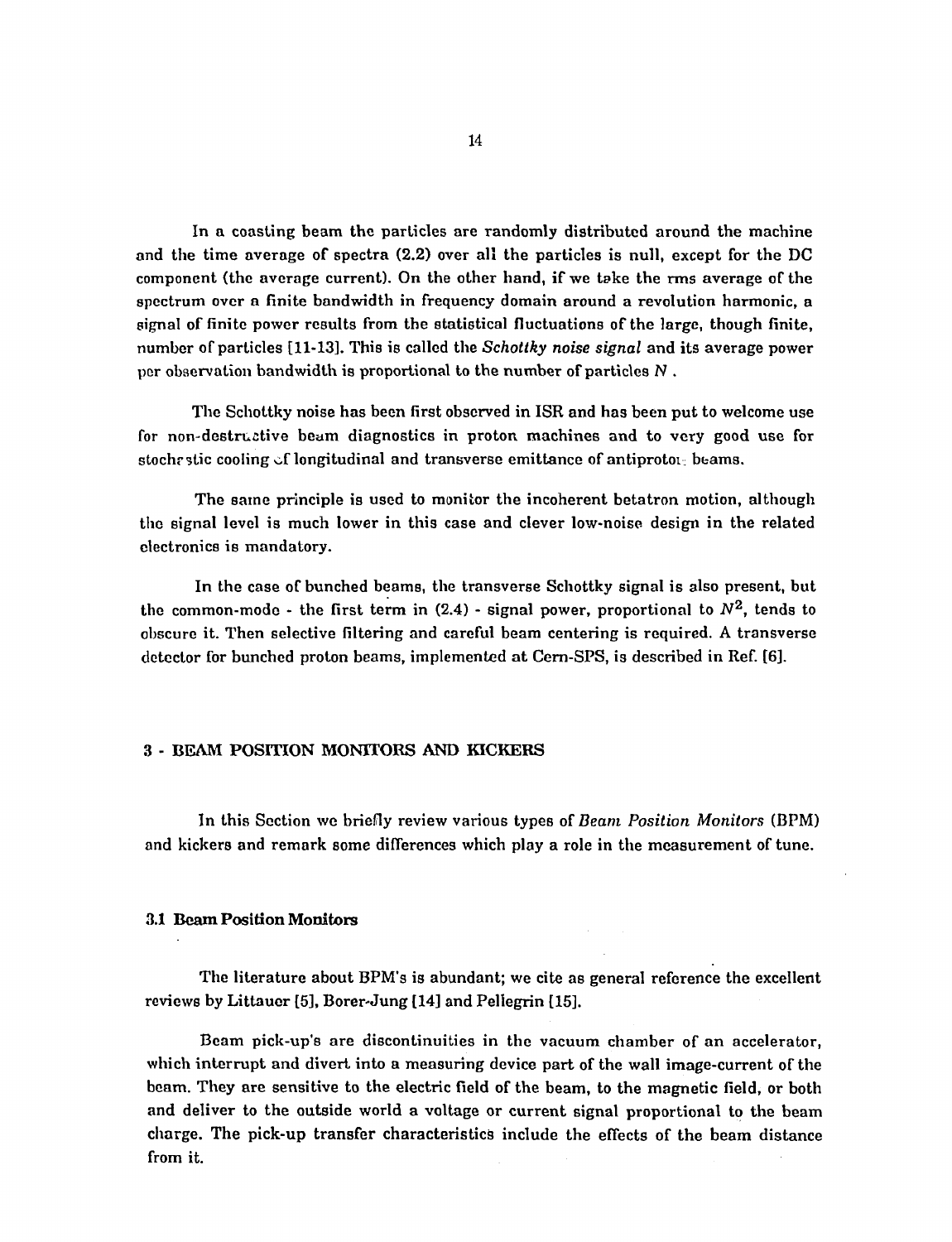A suitable combination of pick-up signals yields a beam position information. The operation can be made directly at the BPM, e.g. by subtracting the signals from two opposing pick-up's by means of wide-band hybrid junctions, or by digitizing the single p.u. signals and computing later the beam position by extrapolation of a calibration table. The latter method is obviously slower and its application in detecting betatron oscillations is possible only when the time interval between successive beam passages is large (e.g. : LEP  $\sim$  89  $\mu$ s) and adequate computing power is available; otherwise it is generally employed to measure the DC closed orbit distortion.

Among BPM's sensitive to the electric field of the beam we mention the *split electrodes* or *plites* an-l the *buttons* (see Fig. 6). The large dimensions of the former make them highly sensitive and the linear diagonal cut renders the difference si^mal linearly dependent on the beam position.



FIG. 6 - *Electrostatic Beam Position Monitors: a) Split electrodes, b) Buttons.* 

The button monitors (usually four buttons are employed to yield horizontal and vertical position) are generally less sensitive to the beam current and inherently nonlinear with respect to the beam position, but a large number of them is allowed in a storage ring, owing to their small parasitic longitudinal and transverse coupling impedance. They are mainly used for orbit measurement.

Small loops in the vacuum chamber (see Fig. 7) couple to the beam magnetic field. A variation of the loop is a short strip-line short-circuited to the vacuum chamber at one end [16].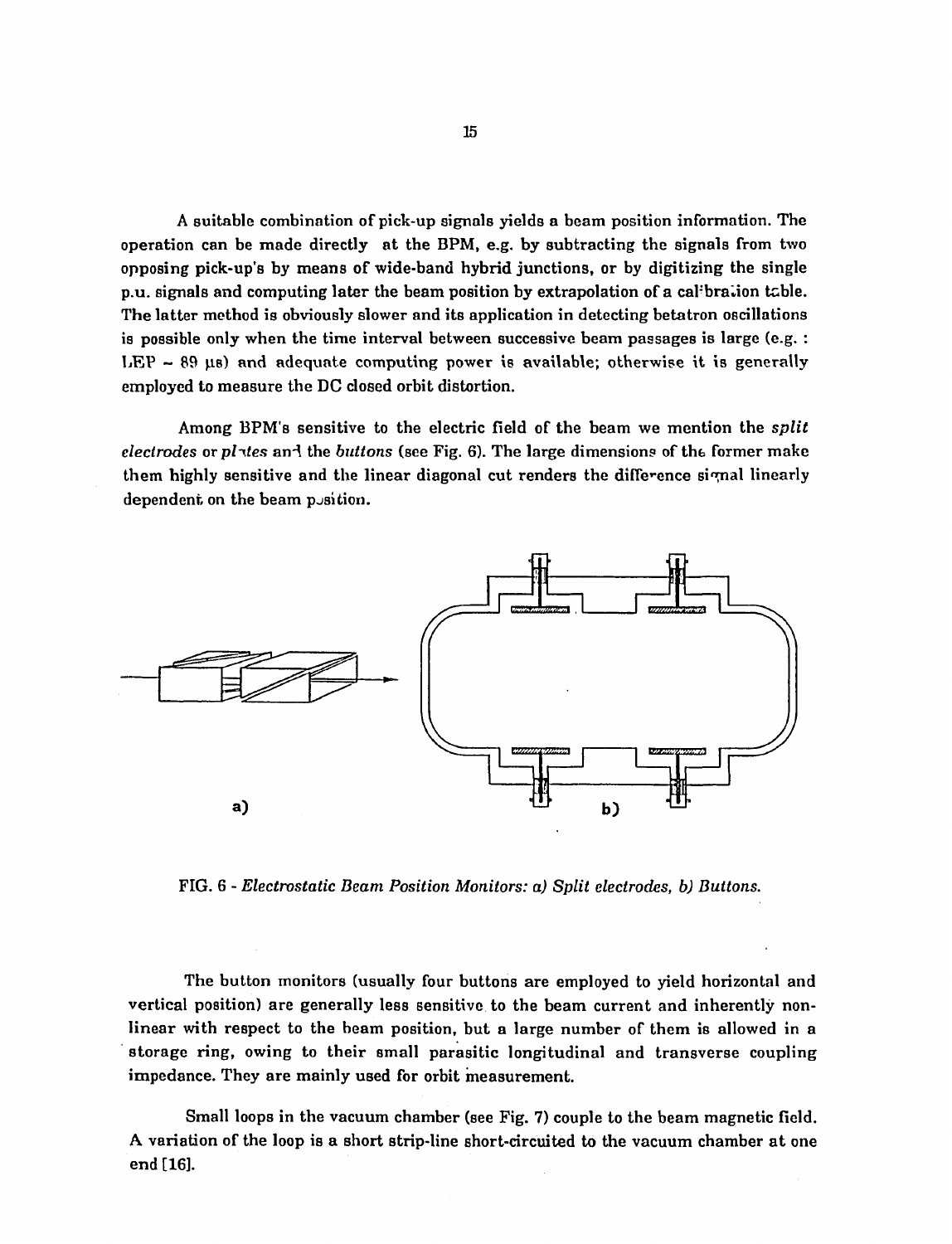

FIG. 7 - *Monitor coupling to the magnetic field of the beam. From Ref. [14J.* 

The usual equivalent circuit representation of an electrostatic monitor is a current generator of the same value of the portion of the image current intercepted by the monitor, shunted by the electrode capacitance to ground.

The equivalent circuit of a magnetic loop is a voltage generator with a series inductor. The voltage is proportional to rate of variation of magnetic flux associated with the beam current arid linked to the loop, the series inductance is the self-inductance of the loop.

The sensitivity of electrostatic and magnetic monitors to both beam current and position may be widely different, depending mostly on the shape, size, bandwidth of observation, size of the surrounding vacuum chamber and read-out circuitry, rather than on the type of monitor. Thus there is no point in comparing the virtues of one class of monitors with respect to the other.

It is worth noting, however, the following important difference between electrostatic and magnetic monitors [5,17].

If an electrostatic BPM is employed to observe the betatron motion of colliding beams of opposite polarities at the *Interaction Point* (IP), most of the electric fields of the two beams cancel each other, except for the contribution of the out-of-phase betatron motion, the so-called  $\pi$ -mode. At the IP, only the  $\pi$ -mode is measurable with electrostatic monitors.

On the other hand, if a magnetic monitor is used, the contributions to the magnetic field by the (opposite beams oscillating in-phase (the *a-mode)* add-up, while those relative to the  $\pi$ -mode cancel. Thus we can selectively observe one or the other of the normal modes of beam-beam oscillations depending on the type of monitor used.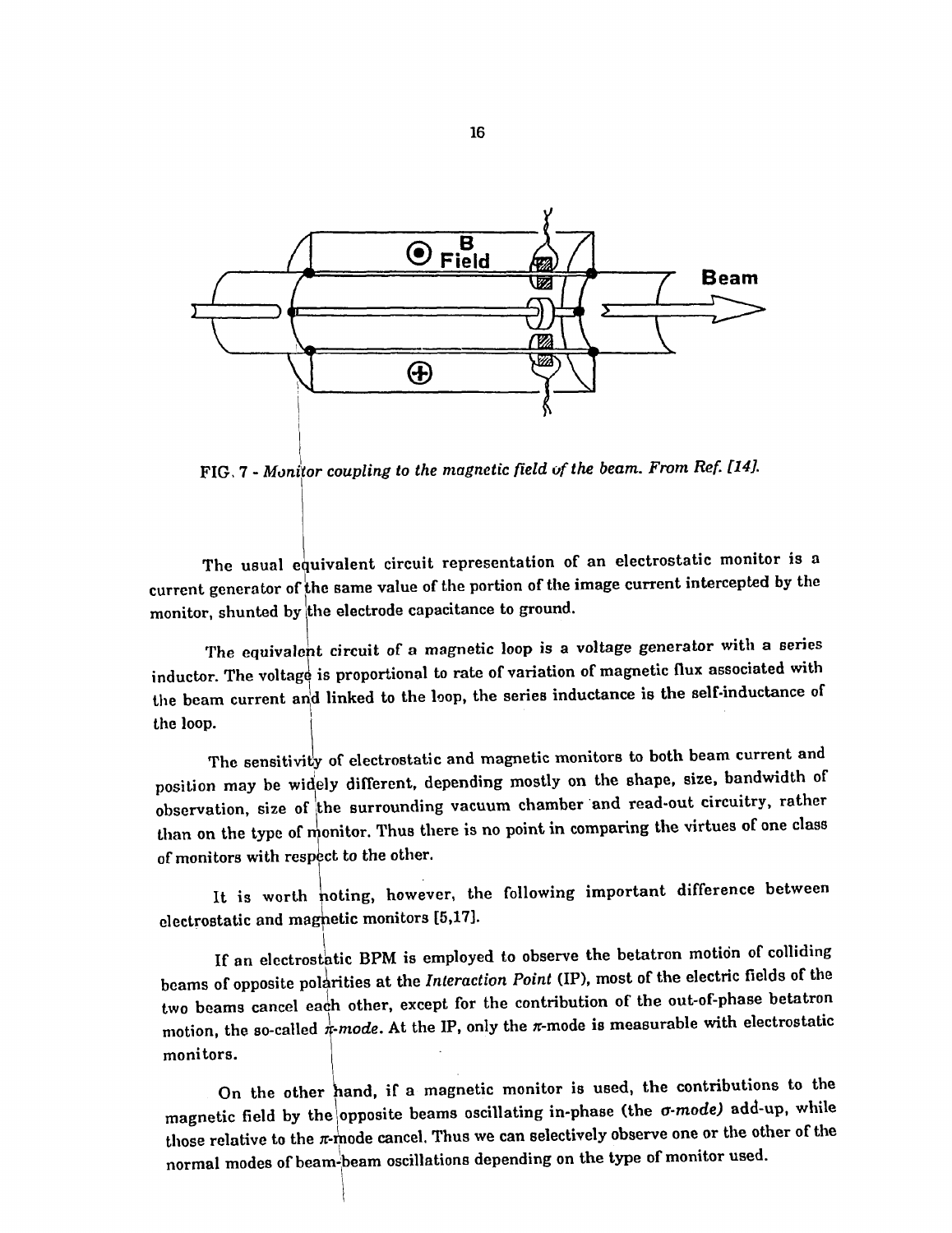If the BPM is at a location away from the IP and the betatron motion is observed at a mode frequency  $\omega_m$ , the relative phase difference between the betatron motion of the opposing beams is

$$
\Delta \phi = 2(\mu - \omega_m T) ,
$$

with  $T$  the time-of-flight between the IP and the monitor position and  $\mu$  the betatron phase advance. Now if  $\Delta\phi$  is is a multiple of  $2\pi$ , the same considerations as above apply and the selectivity of the monitor is the same as that at the IP; if  $\Delta\phi$  is an odd multiple of  $\pi$  the mode selectivity is opposite to that at the IP.

The *strip-line* is an electrode usually longer than the characteristic bunch length, which forms with the vacuum pipe a transmission line of characteristic impedance *Z0.*  By a suitable choice of the ratio between the strip width and distance from the pipe, the characteristic impedance is made 50  $\Omega$ . The electrode is terminated at both ends via a coaxial vacuum feed-through into resistive loads matched to *Z0* (see Fig. 8).



FIG. 8 - *Schematic representation of a directional strip-line monitor with beams of opposite velocity and charge, along with a qualitative sketch of the voltages at the output ports.*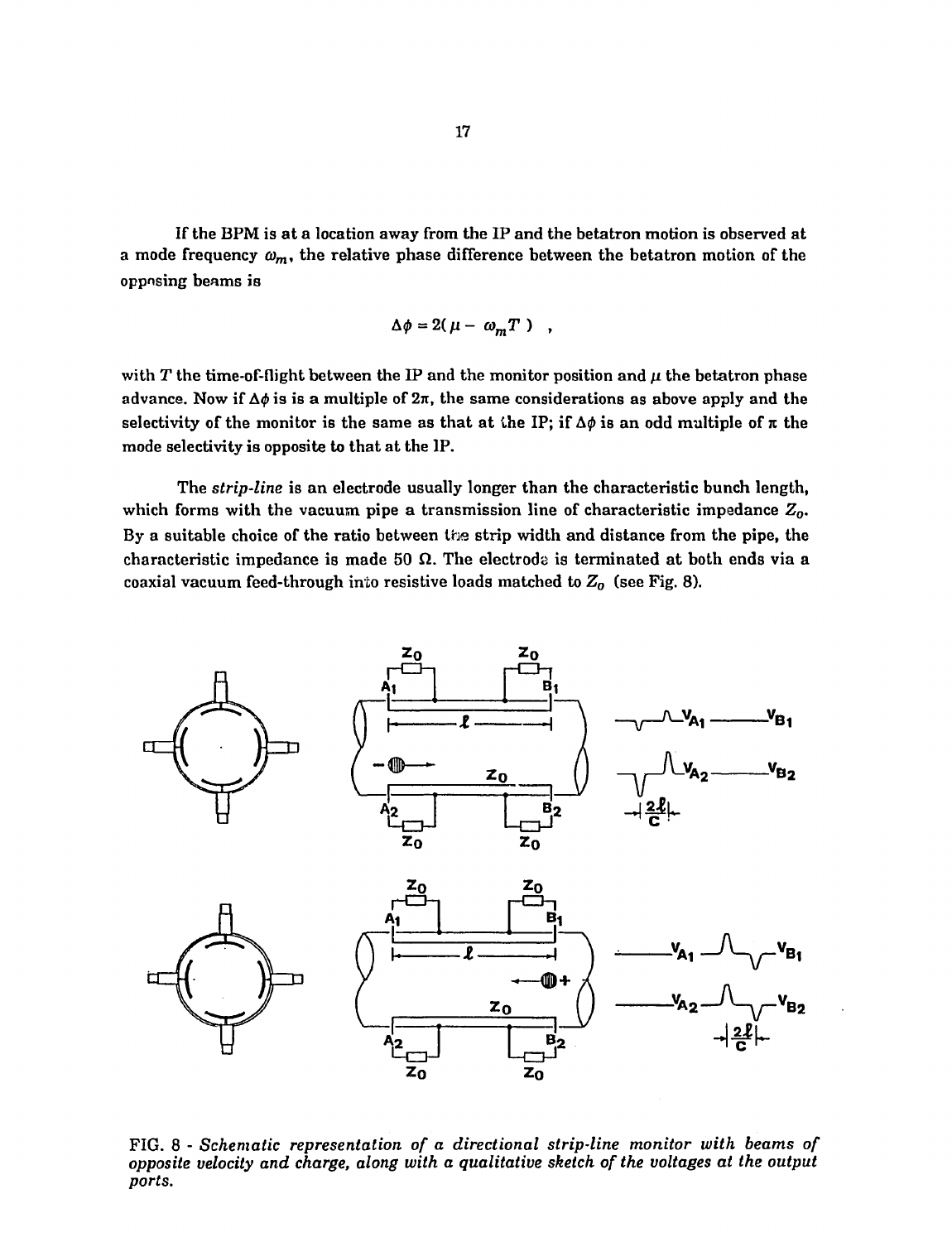In a strip-line monitor both the electric and the magnetic field contribute to the output signal but the beam electromagnetic field and the wave field in the transmission line interfere constructively at one port and destructively at the other yielding directional properties [5,14,15,18].

In principle we get an useful signal only at the up-stream port of the monitor. The voltage at the up-stream load resistor appears as a doublet of pulses of opposing polarity reproducing the longitudinal time distribution of the beam current and separated in time by an interval  $\Delta t = 2l/c$ , where *l* is the length of the strip. No signal appears at the downstream port as long as the beam velocity and the propagation velocity in the strip are equal (for ultra-relativistic beams this means a minimum or null amount of dielectric in the vicinity of the strip) and the load resistor is exactly matched. In practice any mismatch introduced, for example, by the vacuum feed-through's or mechanical imperfections, tends to spoil the directional properties of the monitor.

The directionality of the strip-line monitor is particularly useful with colliding beams, if one wants to measure only one beam position in presence of the other beam.

The time-domain voltage response of the matched strip-line is, at the up-stream port and for a centered beam [14,15,18]

$$
v(t) = \frac{Z_o}{2} \left( \frac{\alpha}{2\pi} \right) \left[ i_b(t) - i_b(t - \frac{2l}{c}) \right] ,
$$

with  $\alpha$  the opening angle of the strip,  $(\alpha/2\pi)$  the factor of coverage and  $i_b(t)$  the instantaneous beam current. The corresponding complex coupling impedance in frequency domain is

$$
Z_{c}(j\omega) \equiv \frac{V(j\omega)}{I_{b}(j\omega)} \approx Z_{o}\left(\frac{\alpha}{2\pi}\right) \sin\left(\frac{\omega l}{c}\right) e^{j\left(\frac{\pi}{2} - \frac{\omega l}{c}\right)}
$$

where  $V(j\omega)$  and  $I_b(j\omega)$  are the spectral densities of the output voltage and of the beam current. The response is maximum at frequency  $f = c/4l$ , or multiples.

The position sensitivity to a small beam displacement  $\Delta z$  from the center line is

 $\bullet$ 

$$
\frac{b}{2} \frac{\Delta V}{\Sigma V} \approx \Delta z
$$

where  $\Delta V$  is the difference voltage of two opposing strips,  $\Sigma V$  is the sum voltage and b is the vacuum chamber radius.

 $\bar{\lambda}$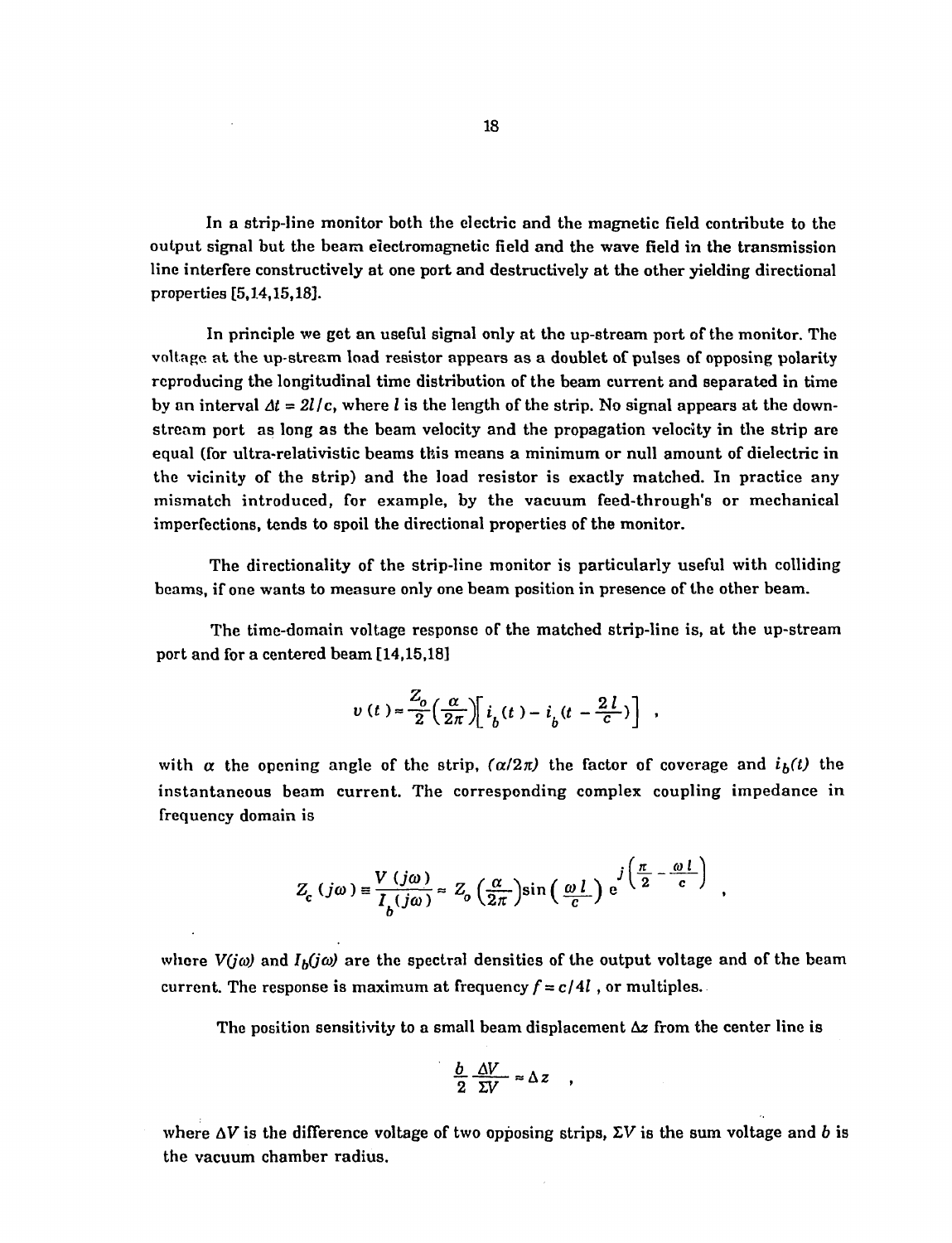## *32* Beam Size Monitors

Beam size monitors are mentioned here because they can give useful information about the incoherent betatron motion. For example, as we shall see later, the coherent and incoherent beam response to an external transverse kick may be quite different and we are interested in investigating both.

A BPM may be turned into a beam dimension monitor by exploiting the non-linear response with respect to the position. In other words it is possible to connect the various electrodes forming a BPM in such a way as to make the response sensitive to the beam transverse size [19].

The favourite beam dimension monitor, at least at electron facilities, is, however, the *synchrotron radiation monitor.* Due to the high directionality of the synchrotron radiation, the spatial distribution of the emitted light reproduces fairly well the transverse distribution of charge density in the beam. By projecting the light onto some slit or pinhole, an accurate measurement of the charge density can be obtained by means of a photodetector [20]; moreover the beam size may be easily observed and measured at a TV monitor. Although such monitor comes naturally only with electrons, its use at highenergy proton machines is also reported [21].

## 3.3 Transverse Kickers

Transverse *kickers,* or *shakers,* are used to excite transverse modes by the application of a rapidly varying external field.



FIG. 9 - *Electric kicker in the form of open plates (left) and magnetic kicker formed by shorted coils (right).*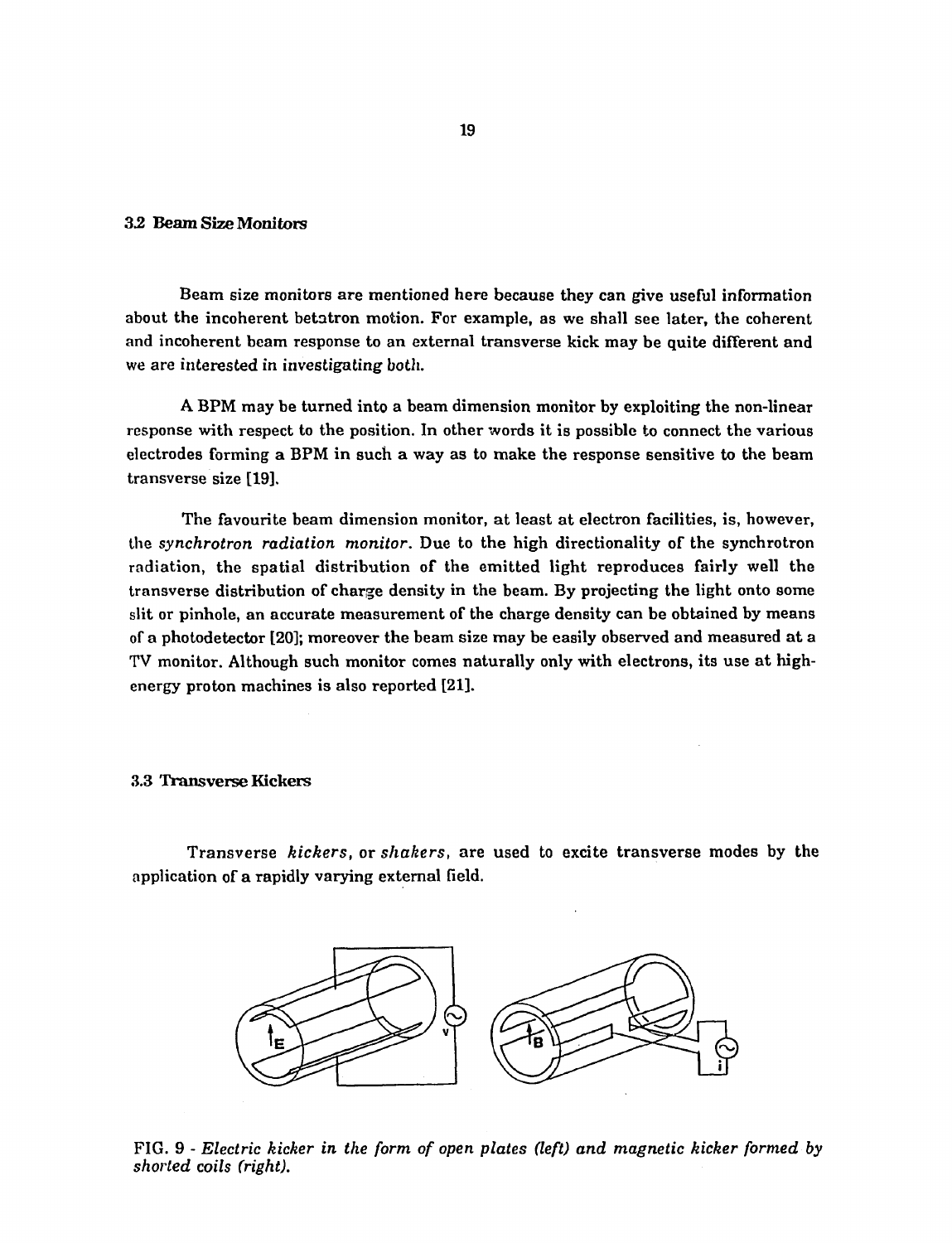Like in BPM's, the deflecting field can be electric, magnetic or a combination of the two. For example, in open plates driven by a voltage generator, there is an electric field normal to the plates, while in the region inside shorted coils driven by a current generator, a magnetic field is present (see Fig. 9).

The capacitor formed by the plates and the inductor formed by the coils may be made part of nn L-C resonant circuit to reduce the power requirement of the driving amplifier.

The same considerations as in the case of BPM's apply to electric and magnetic kickers for the selective excitation of the normal modes of colliding beams.

The matched strip-line, when used as a transverse kicker, maintains the directional properties described in section 3-1. Power is applied at the down-stream port and the combination of magnetic, field due to the current flow along the strip, and electric field due to the strip being at non-zero potential, gives a net deflecting Lorentz force.

The electric and magnetic forces add-up if the external voltage is applied at the down-stream port, while they cancel when the power flow is in the same direction as the beam velocity (see Fig. 10). Then, in the case of colliding beams, it is possible to excite selectively one beam without effect on the other.



FIG. 10 - *Strip line kicker. If the beam and the voltage wave enter the strip-line from opposite directions, the magnetic and electric force add-up and give a deflection. If the voltage wave and the beam velocity are in the same direction the two forces cancel and there is not net deflection.*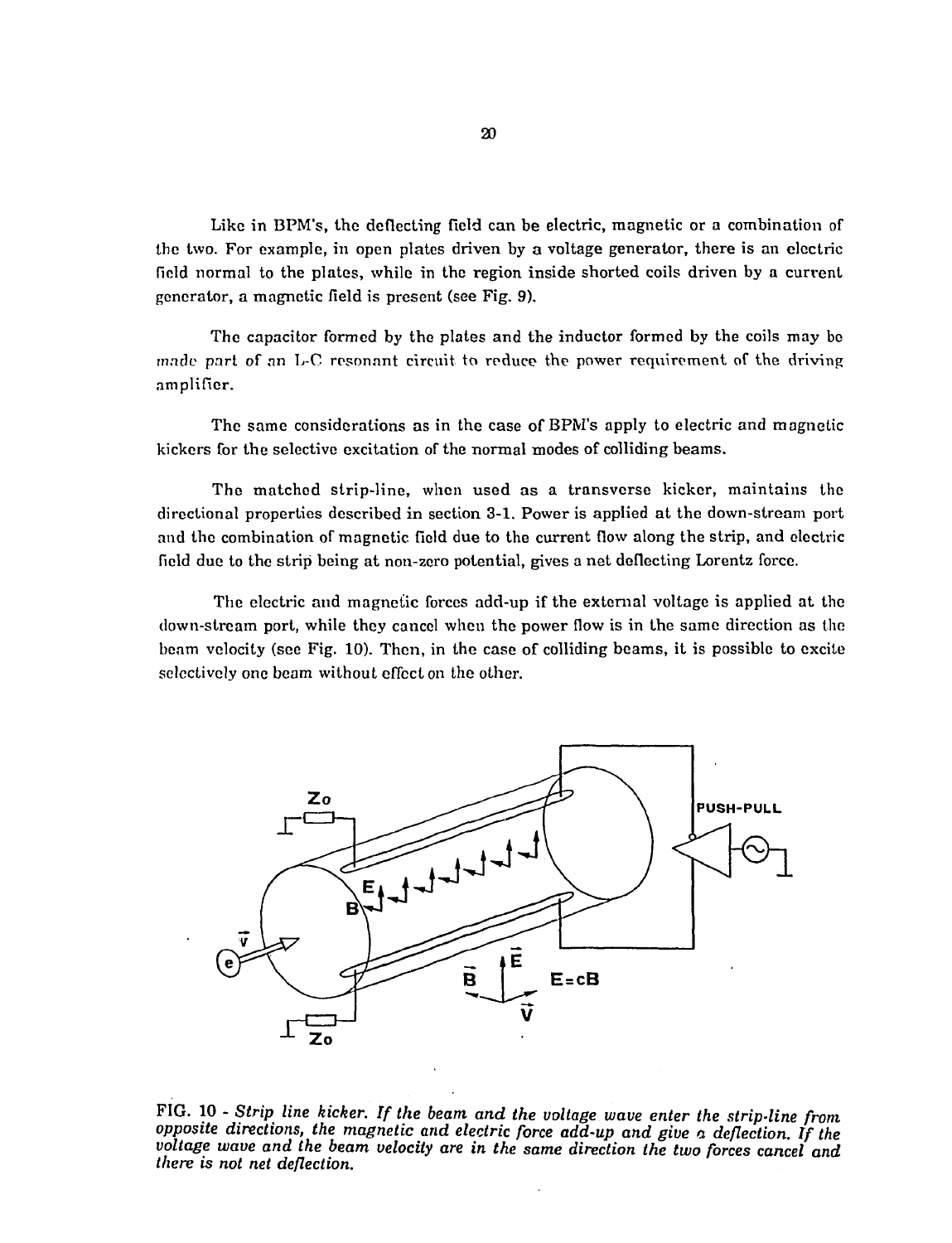In contrast with the former two, the strip-line kicker presents a constant loadimpedance to the amplifier feeding it. The useful bandwidth is relatively large: in fact the efficiency as a function of frequency is proportional to  $\propto \frac{\sin(\omega l/c)}{(\omega l/c)}$  and retains the directional properties down to frequencies where the skin depth becomes larger than the width of the vacuum chamber and the magnetic field starts leaking out of the pipe. The kicker efficiency is zero at frequencies  $f = c / 2l$  or multiples, because the deflecting force encountered in the strip-line region is in one direction for half a transit time and in the opposite direction for the other half.

## 4 - TUNE MEASUREMENTS

As in circuit theory, the beam response may be analyzed in terms of stimulusresponse correlation either in the time domain or in the frequency domain. The two methods are mathematically equivalent: the pulse and frequency response are related to each other by a Fourier transform.

#### 4.1 Time Domain

Measuring the beam response to a transverse excitation of short duration corresponds to studying the transient response of a circuit to a delta pulse.

The stimulus is provided by a fast transverse force produced by a kicker magnet and lasting for a time less than a revolution period, which excites coherent betatron oscillations. An injection kicker is sometimes used. The response is the beam transverse position detected by a beam position monitor.

The fractional part of the tune can be determined in the simplest way by displaying the BPM signal at an oscilloscope and measuring the frequency of the pseudooscillation which modulates the position signal.

Another method consists in amplifying and limiting the BPM signal and counting the number of zero crossings with a fast counter, gated in synchronism with the application of the kick. If the clock rate of the counter is equal to or multiple of the revolution frequency, the fractional value of the tune can be directly displayed.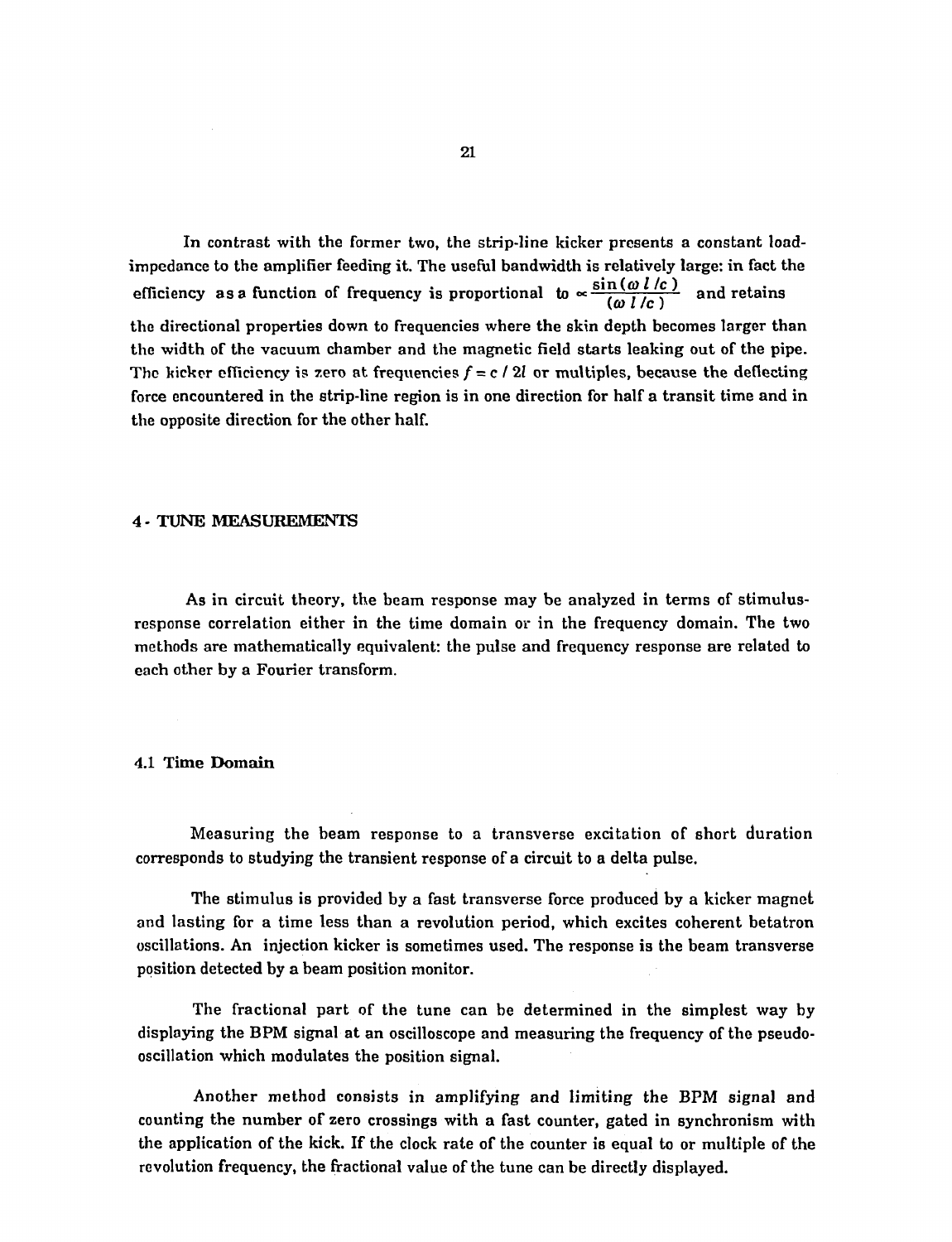It is also possible to sample and digitize with a fast ADC the beam position a t *one*  monitor location, and perform a Fourier analysis of the sampled data to obtain the fractional tune and the tune distribution [22].

Fig. 11 shows an example of ensemble response of a collection of particles with a finite tune spread to an external kick. The betatron frequency spectrum in the example is assumed to have a gaussian distribution around a central value. One may think of an electron beam with a finite energy spread due to the emission of synchrotron radiation, which accounts for tune spread via the chromaticity of the lattice.

At the kick instant, each particle starts a free betatron oscillation with the same initial phase but with a frequency slightly different from that of the others. Even if the individual oscillations last for a long time, the resultant coherent response detected by a BPM is damped, as shown, as a consequence of the decoherence of the individual oscillations, in a time interval of the order of the inverse of the spread of the angular frequencies. The time envelope of the coherent response is the inverse Fourier transform of the tune distribution,  $F(\omega)$  [23].

The beam size (as measured, for example, with a synchrotron radiation monitor), however, is affected by the amplitude of the individual oscillations and takes much longer to recover, if ever, to the initial value. Electrons are eventually damped because of radiation, but protons are not, so the kick method must be used cautiously with protons because too large a kick may irreversibly deteriorate the transverse emittance to an unacceptable value and lead to beam loss.

The damping of coherent oscillations caused by a spread of the natural frequencies is called *Landau damping.* It is not the purpose of this presentation to go into the details of the several mechanisms which may induce a spread of the tune values. We just list a few of them:

- current ripple in the magnet power supplies;
- incoherent tune-shift depending on momentum, induced by sextupoles;
- incoherent tune-shift depending on amplitude, induced by octupole fields;
- incoherent tune shift due to space charge forces, beam-beam forces and non-linear forces by ions trapped in the beam;
- incoherent momentum spread and non-zero chromaticity.

It is noteworthy that, when measuring the tune with the kick method, the observation time and, therefore, the accuracy of the measurement are limited by the damping.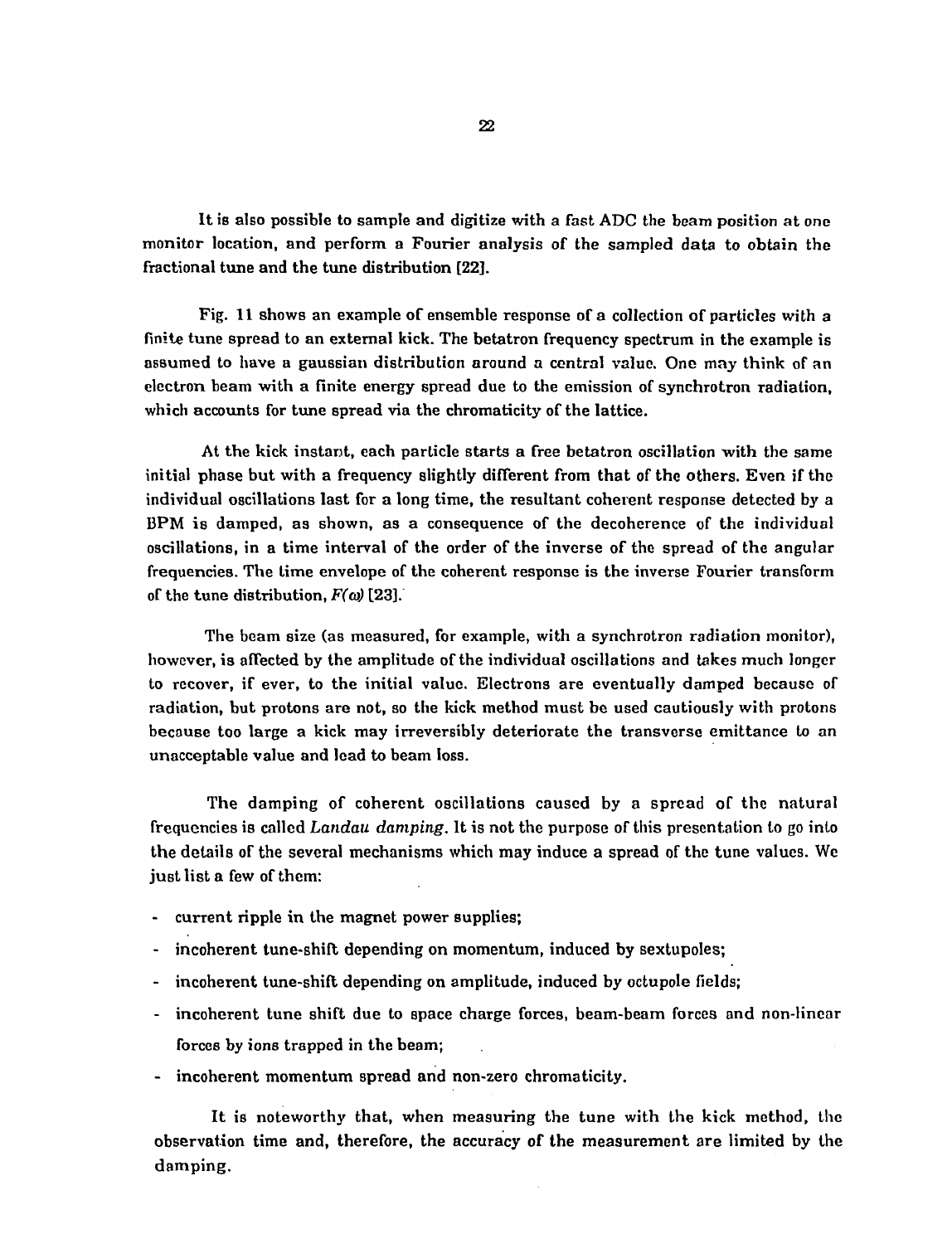

FIG. 11 - *Linear superposition of individual betatron oscillations after the application of a transverse kick. The curve at the right side is the distribution of incoherent tunes. In this example we assume a Gaussian distribution around a central value. The curve near the bottom is a plot of the time evolution of the center of mass response, as detected by a BPM, showing Landau damping.* 

## 4.2 Frequency Domain

In the *RF method,* sometimes called the *RF-knockout (RF-KO) method* [8], the stimulus to the beam is a CW transverse force provided by a kicker driven by a sweptfrequency sinusoidal generator and the response is the amplitude of the resulting betatron oscillation.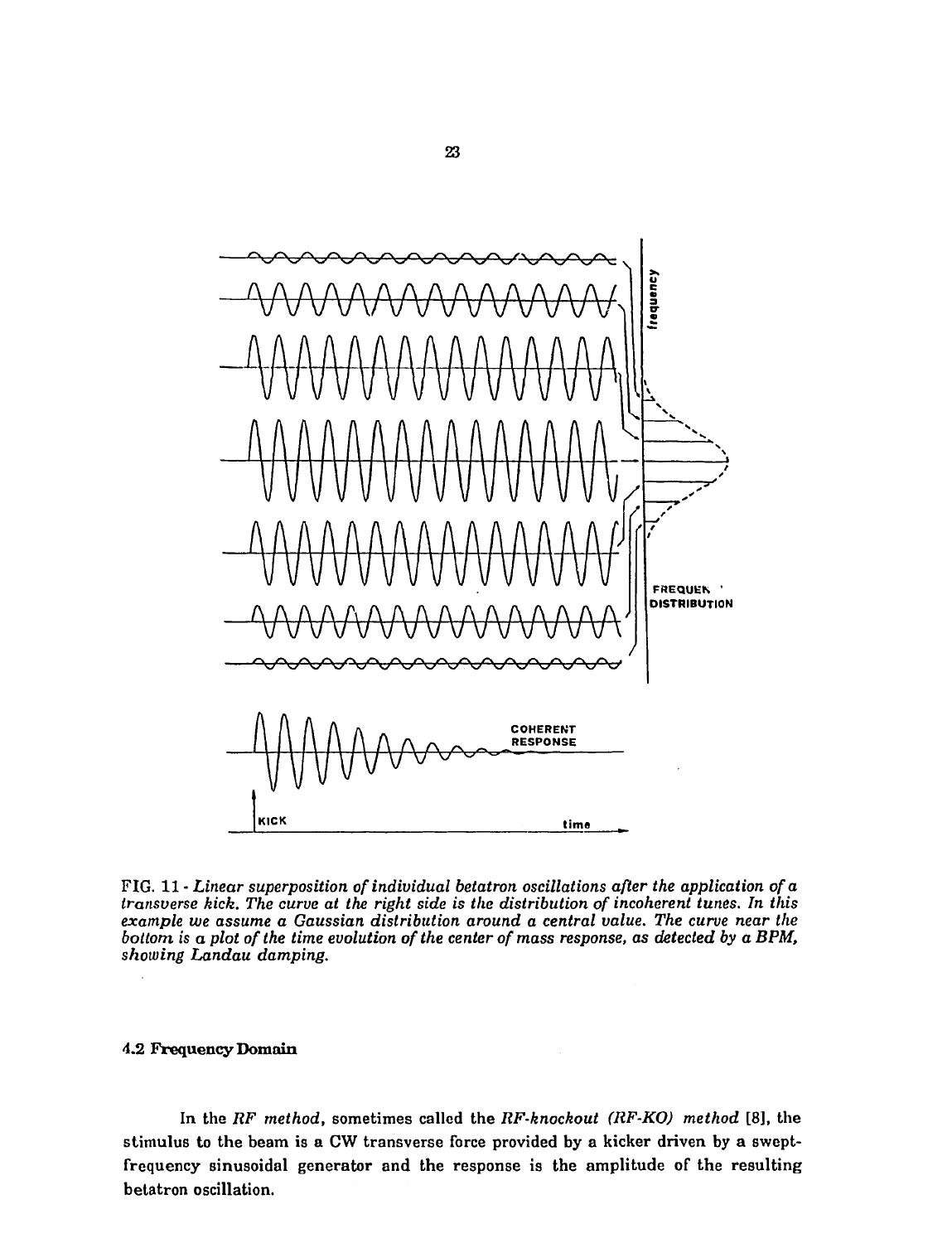*A* typical measurement system is basically composed of a swept spectrum analyzer with a tracking generator. The tracking generator is a sinusoidal source whose output frequency exactly follows that instantaneously displayed at  $t$  the spectrum analyzer. The tracking generator output is used to drive the kicker and the position signal from a BPM is fed to the spectrum analyzer to measure the steady-state amplitude of the beam response. The kicker and the detector can be part of a transverse feedback system, where available.

Due to the longer observation time, the accuracy in resolving frequency is better than with the kick method, on the other hand the direct perception of damping is lost. The tradeoff between the frequency accuracy *Af* and the observation time *At* is imposed by the indetermination relation  $\Delta f > 1 / \Delta t$  [7].

An instrument which provides an RF output and measures the gain ratio and the relative phase between excitation and response altogether is the *network analyzer.* With such an instrument the *Beam Transfer Function (BTF)* can be measured. In Fig. 12 a schematic layout of a BTF measurement is shown.



FIG. 12 - *Schematic layout of a Beam Transfer Function measurement system.* 

**i**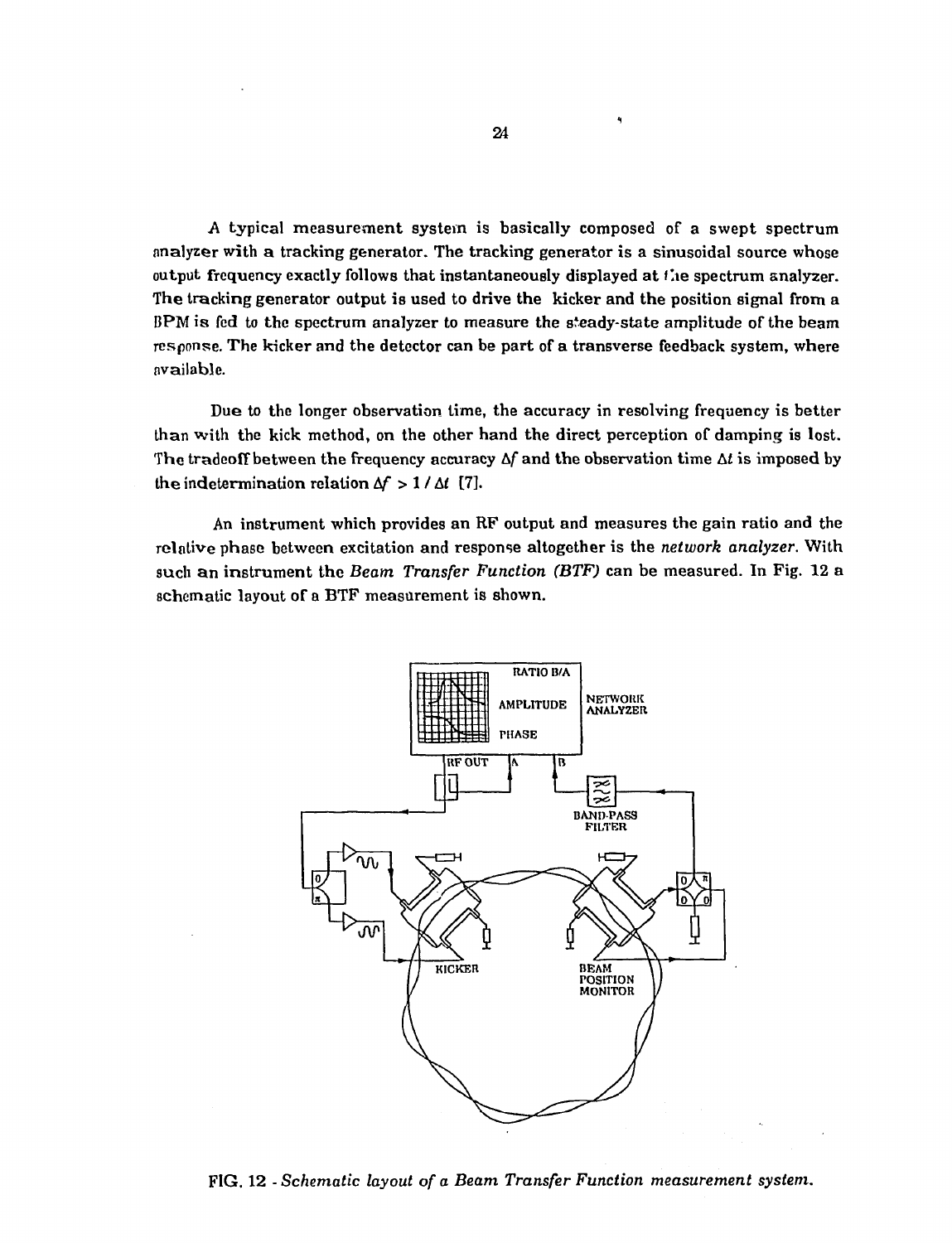In Pig. 13 we show an example of a tune measurement made with the above instrumentation.



FIG. 13 - *Example of a measurement of betatron tune distribution with a network analyzer. A sharp betatron line at the center, and two synchrotron satellites are clearly visible.* 

The Beam Transfer Function is defined as the complex ratio of the transverse velocity response  $dz/dt$  to the acceleration  $G(t)$  at the kicker, averaged over the tune distribution *F(co)* [12,13,23,24]. The real part of the BTF gives the the particle distribution in incoherent tune, while the imaginary part contains information about the additional acceleration from the transverse forces generated by the interaction of the beam with the parasitic impedance of the machine and fed-back to the beam. The inverse of the BTF corresponds to the *stability diagram* in the complex plane and gives, as in circuit theory, information about the stability margin, the transverse parasitic impedance and the effective impedance of feedback systems.

In the measurement with a conventional swept spectrum or network analyzer, a long observation time is involved, due to the indetermination relation mentioned above and to the fact that a single frequency line is analyzed at a time. In addition to the intrinsic indetermination, every time we change the frequency we must allow the transient beam response to die-out and the steady-state response to be attained [20].

This problem can be overcome by the use of a *dynamic signal analyzer,* or *digital spectrum analyzer,* which is based on high-speed digital Fourier analysis (Fast Fourier Transform-FFT) executed by an embedded processor. *N* voltage samples over a period *T*  are digitized and transformed into *Nf2* complex Fourier coefficients, spanning a frequency range from DC to  $N/T$ . The frequency resolution is  $\Delta f = 1/T$ , and the whole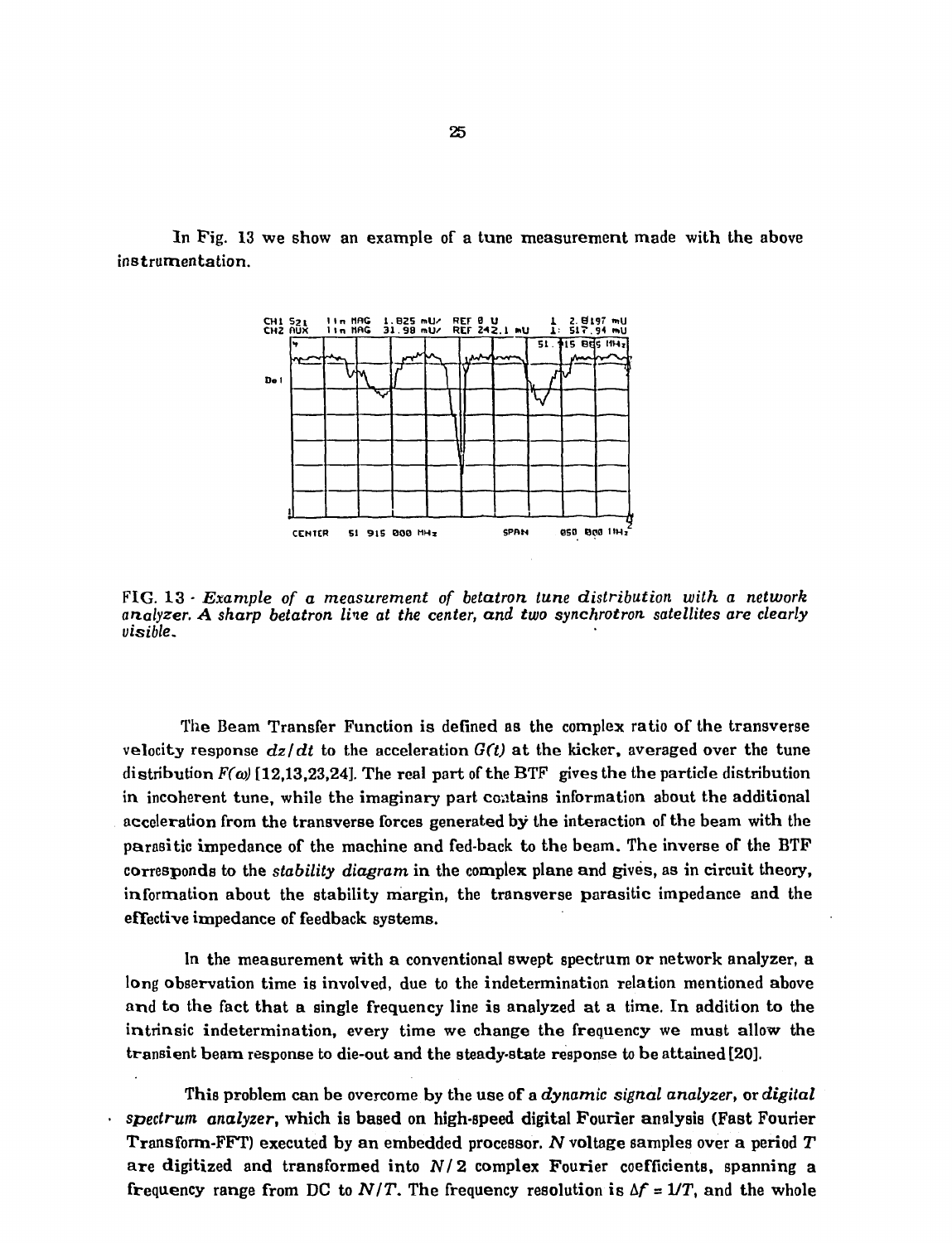spectrum is instantly available, thus the total time of analysis is reduced by a factor 1/N with respect to a conventional swept analyzer with the same frequency resolution. The number of frequency points computed is typically  $N \sim 200$  to  $\sim 1000$  and the frequency range extends to  $\sim$  100 KHz. Such analyzers usually provide two channels, a pseudorandom noise generator and capability for complex transfer function calculations.

The noise output, applied to a kicker, excites all betatron modes within the band at the same time. A modest power is then enough to produce measurable oscillations without blowing-up the beam. The beam response is cross-correlated with the noise excitation and the complex transfer function is measured [12,14].

The relatively low operating frequency is no problem, as long as the band of interest is within the maximum frequency of the FFT analyzer. The noise output is upconverted to the frequency of the betatron mode under study and the betatron signal is down-converted to the operating frequency of the analyzer [12]. A schematic layout of a BTF measurement system with a dynamic signal analyzer is shown in Fig. 14.



FIG. 14 - *Schematic layout of a BTF measurement system with an FFT analyzer* 

#### 4.3-Other Methods

A *Phase Locked Loop (PLL)* is a voltage-controlled-oscillator (VCO) which servoos itself to the strongest signal frequency of the input signal. A PLL is functionally equivalent to a narrow-band adaptive filter and is commonly used in telecommunication to "lock-on" to very weak frequency-modulated signals and track their central frequency

The PLL can be used for measuring the tune in the configuration of Fig. 15 Small-amplitude betatron oscillations are excited at the VCO frequency; when a lock condition is detected, the output frequency is at the central betatron frequency.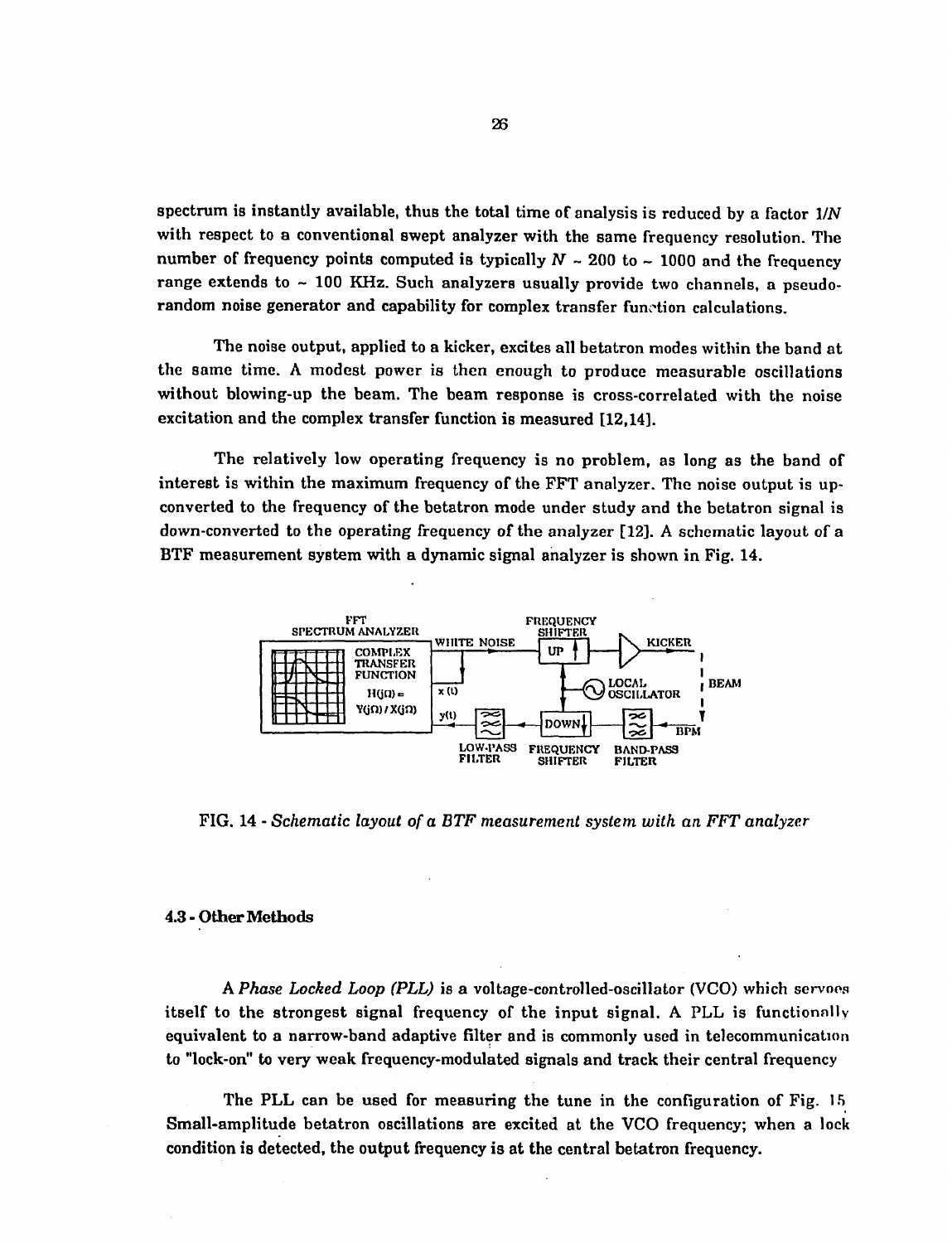

FIG. 15 - *Tune measurement with a Phase Locked Loop.* 

In order to reduce the chance that the PLL locks onto an unwanted mode frequency, it is advantageous to restrict the tracking range in a region close to the chromatic frequency (see Section 2), where the synchrotron satellites are weak and the central betatron line is sharp and peaked. If there are residual betatron oscillations, the PLL output can lock onto the central frequency without the need to excite the beam.



FIG. 16 - *Difference orbit with magnetic correctors.* 

 $\ddot{\phantom{a}}$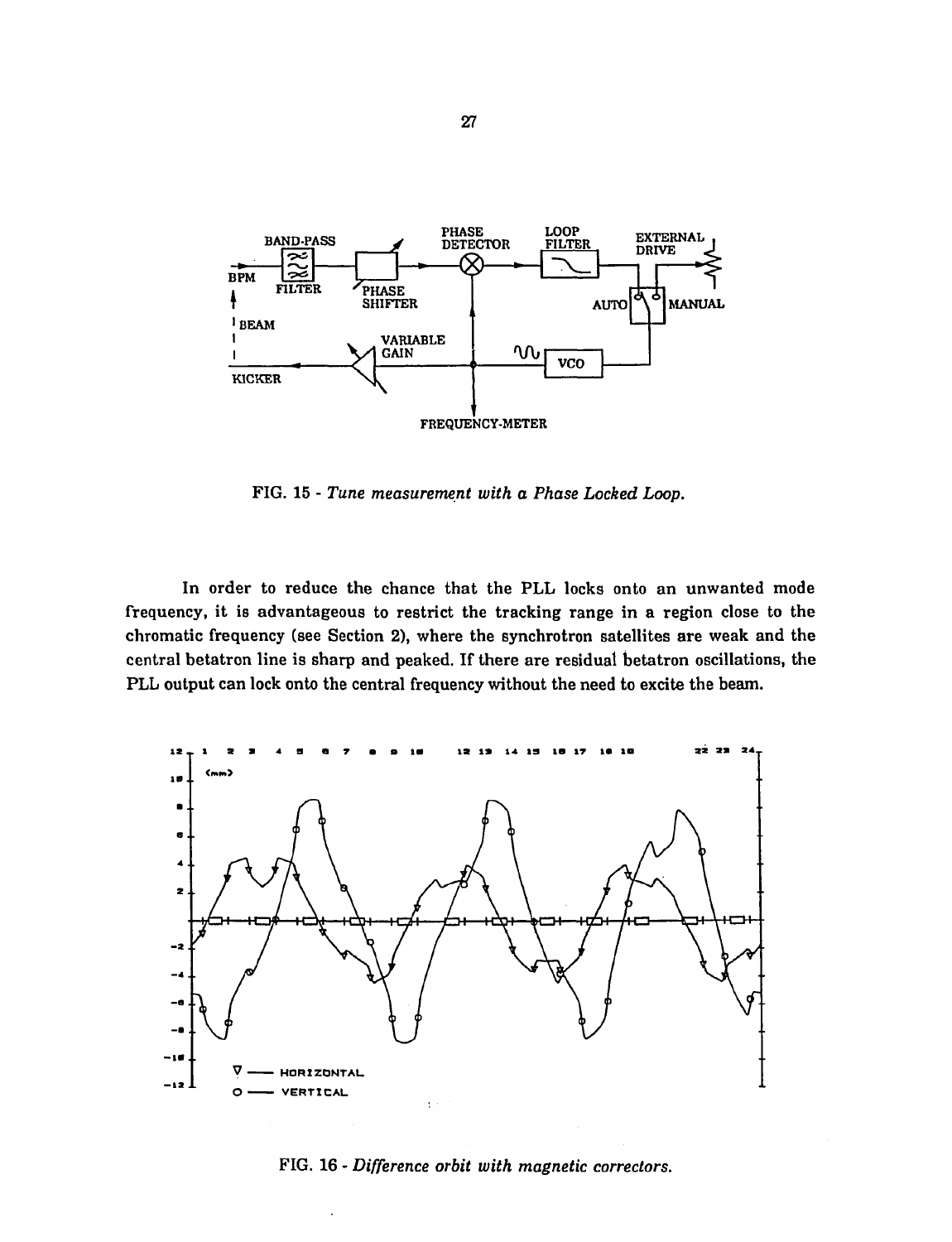The integer part of *Q* can be obtained by powering a magnetic corrector and measuring the difference orbit (see Fig. 16). The number of full periods of the resultant closed orbit is the integer part of Q. Moreover, an estimate of the overall *Q* value can also be obtained by the difference orbit [25]. The number of position monitors must be > *2Q* in order to exclude under-sampling. The tune-shift depending on beam current intensity can also be obtained by closed orbit measurements, without perturbing the beam [8,26].

There is not an *a-priori* criterion to determine whether the fractional tune *q* is above or below 0.5, i.e. if a particular mode observed is a fast or a slow wave (see Sec. 2). However, it can be decided by the following procedure. Suppose to measure the frequency *fa* of a betatron mode just above the n-th harmonic of the revolution frequency *f0*. The focusing strength on the plane of interest is then increased and the mode frequency measured again: if the frequency is higher, the observed mode is a fast wave and the fractional tune is  $q = (f_0 / f_0)$  - n. If the re-measured mode frequency is lower, the observed mode is a slow wave and the fractional tune is  $q = n + 1 - (f_\beta / f_o)$ .

## 5 - CONCLUSIONS

The betatron tune measurement, besides involving much interesting Accelerator Physics, is a major diagnostic tool for the optimization of injection, extraction, current intensity and overall performances of accelerators.

In the commissioning phase of a new accelerator, betatron tune measurements are performed to check and correct the real lattice to a precision higher than that obtainable from simulation programs. Tunes are also measured in order to:

- Measure and correct the lattice chromaticity.
- Measure local values of the betatron function and of the betatron phase advance [23].
- Calibrate magnetic elements and create a reliable operational model.
- Fine-tune special insertions.

In routine operation and during machine studies, the techniques exposed in the preceding section are used mainly to:

- Identify dangerous resonances, control coupling, and implement closed loop control.
- Study transverse dynamics and instabilities, study machine impedances, collective phenomena, damping and effectiveness of feedback systems [23-24].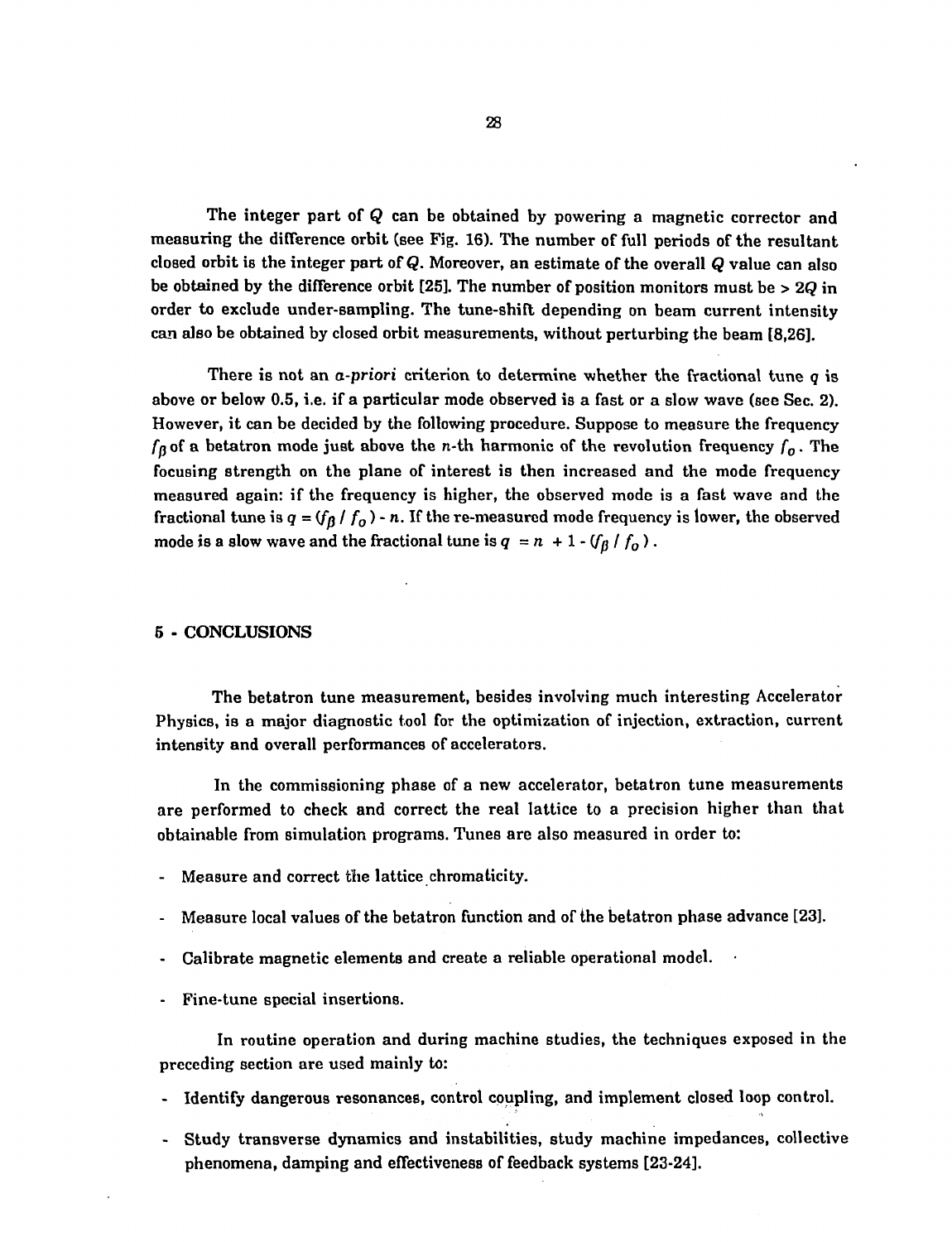#### ACKNOWLEDGEMENTS

I would like to express my gratitude to Phil Bryant, Mel Month, Stuart Turner and Vittorio Vaccaro for their friendly encouragement to prepare this work, to the Local Organizing Committee for the warm welcome in Capri, to Mario Bassetti, Gigi Palumbo and Walter Scandale for many clarifying discussions, to Al Odian and Sergio Tazzari for reading and commenting the manuscript. Lastly, I am grateful to Pina Possanza for the tireless effort in editing and bringing this paper to its final form.

#### REFERENCES

- [1] M. Sands: "The Physics of Electron Storage Rings An Introduction", Slac Report SLAC-121 (1970).
- [2] "Theoretical Aspects of the Behaviour of Beams in Accelerators and Storage Rings". Editor: M. H. Blewett - CERN 77-13, E. Keil, pp.11-36 (1977).
- [3] K. Steffen: "Basic Course on Accelerator Optics"; E. Wilson: "Transverse Beam Dynamics". Cern Accelerator School - General Accelerator Physics. Proceedings. Editors: P. Bryant, S. Turner. CERN 85-19 (1985).
- [4] A.W. Chao: "Elementary Design and Scaling Considerations of Storage Ring Colliders", in "Physics of Particle Accelerators". Editors: M. Month, M.Dienes - AIP Conference Proceedings No. 153, pp. 103-120 (1987).
- [5] R. Littauer: "Beam Instrumentation", in "Physics of High Energy Particle Accelerators". Editor: M. Month - AIP Conference Proceedings No. 105, pp. 869-953 (1983).
- [6] T. Linnecar, W. Scandale: "A Transverse Schottky Noise Detector for Bunched Proton Beams", IEEE Trans, on Nuclear Science.Vol. NS-28, n.3, p. 2147 (1981).
- [7] A. Papoulis: "The Fourier Integral and its Applications", Mc Graw-Hill Book Company, inc. (1962).
- [8] P. Bryant: "Betatron Frequency Shift Due to Self and Image Fields", Cern Accelerator School - Second General Accelerator Physics Course. Proceedings. Editor: S. Turner - CERN 87-10, p.62 (1987).
- [9] D.Kemp et al. : "On-line Q Meauserement During Phase-Displacement Acceleration in the Cern ISR", IEEE Trans, on Nuclear Science, Vol. Ng-26, n.3, p. 3352 (1979).
- [10] E. Keil: "Intersecting Storage Rings", CERN 72-14, p.28 (1972).
- [11] J. Borer et al. : "Non-destructive Diagnostics of Coasting Beams with Schottky Noise", Proceedings of the IX-th International Conference on High Energy Accelerators, SLAC - Stanford, May 1974, p.53 (1974).